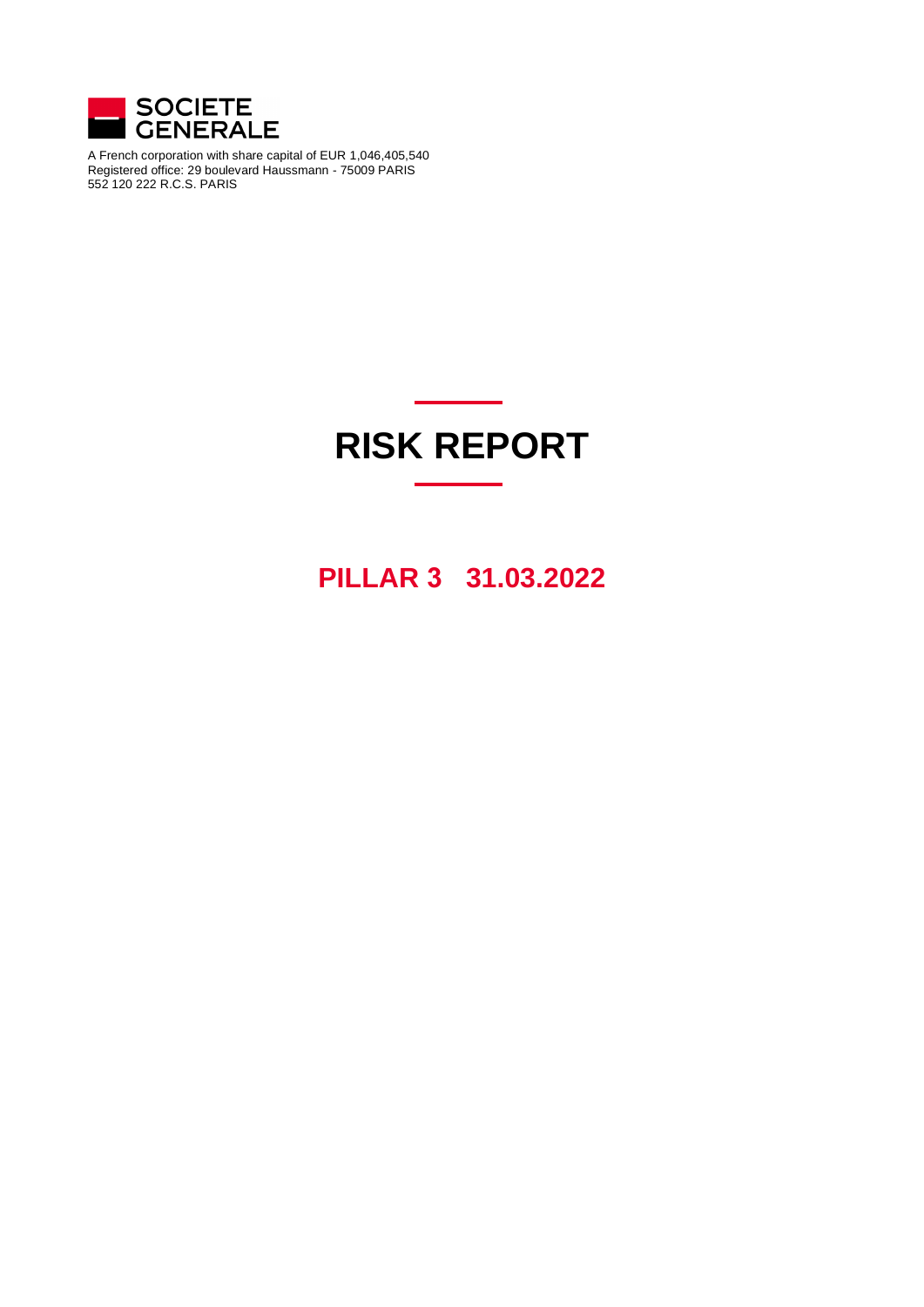# **CONTENTS**

| <b>1 KEY FIGURES</b>                                                      | 3  |
|---------------------------------------------------------------------------|----|
| <b>2 RISK FACTORS</b>                                                     | 5  |
| <b>3 CAPITAL MANAGEMENT AND ADEQUACY</b>                                  | 6  |
| 3.1 Regulatory capital                                                    | 6  |
| 3.2 Risk-weighted assets and capital requirements                         | 7  |
| 3.3 Leverage ratio                                                        | 8  |
| 3.4 Financial conglomerate ratio                                          | 9  |
| 3.5 Additional quantitative information on own funds and capital adequacy | 10 |
| <b>4 CREDIT RISK</b>                                                      | 11 |
| 4.1 Quantitative information                                              | 11 |
| 4.2 Additional quantitative information on credit risk                    | 13 |
| <b>5 COUNTERPARTY CREDIT RISK</b>                                         | 14 |
| 5.1 Quantitative information                                              | 14 |
| <b>6 MARKET RISK</b>                                                      | 15 |
| 6.1 Change in trading VaR                                                 | 15 |
| 6.2 Additional quantitative information on market risk                    | 16 |
| <b>7 LIQUIDITY RISK</b>                                                   | 17 |
| 7.1 Liquidity reserve                                                     | 17 |
| 7.2 Regulatory ratios                                                     | 17 |
| <b>8 REMUNERATION</b>                                                     | 19 |
| <b>9 APPENDICES</b>                                                       | 20 |
| 9.1 Index of the tables in the Risk Report                                | 20 |
|                                                                           |    |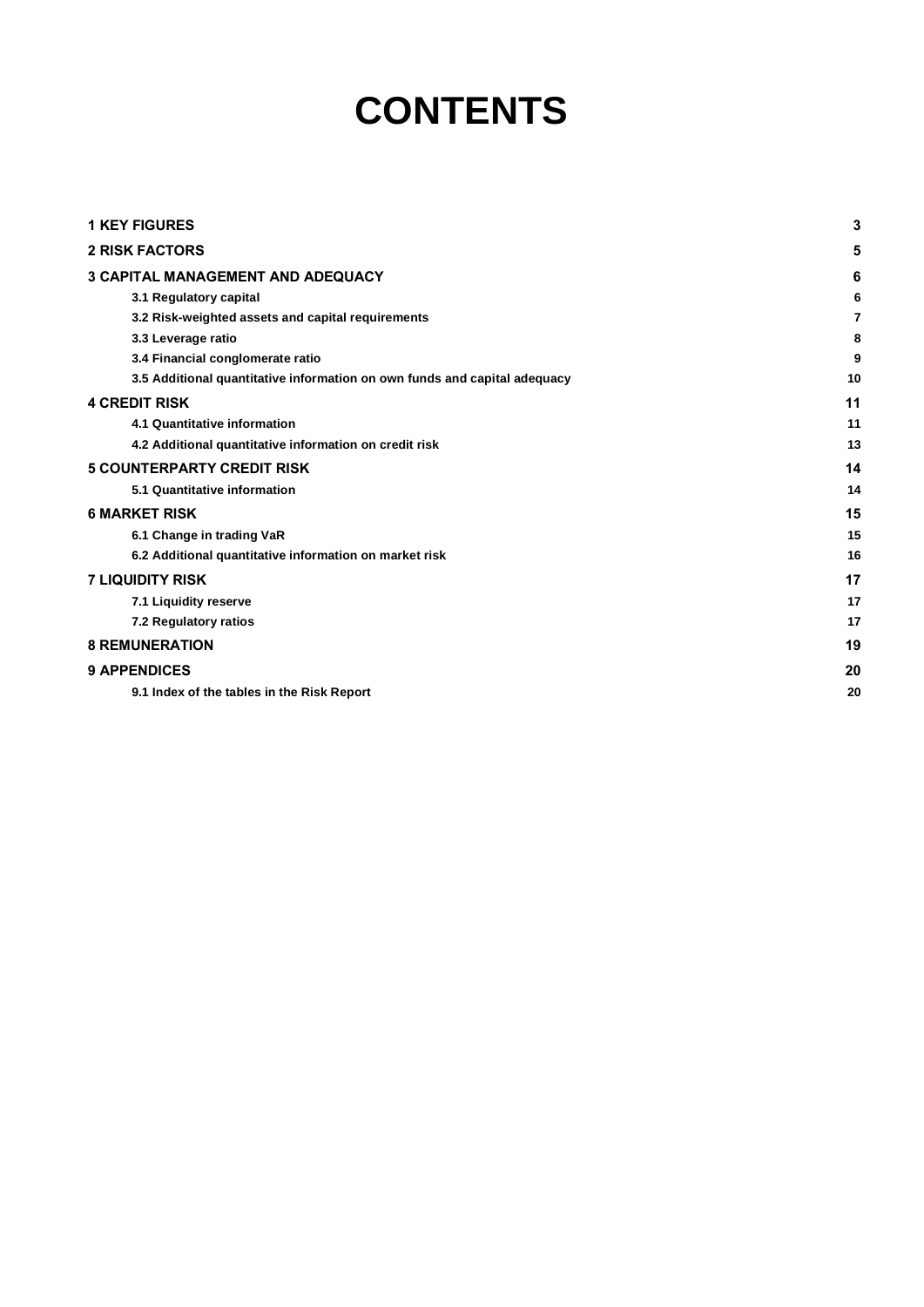## <span id="page-2-0"></span>**1 KEY FIGURES**

The amounts forming the prudential solvency and leverage ratios which are featured hereinafter take into account the transitional arrangements relating to the introduction of the IFRS 9 standard, over the whole historical period considered.

#### **TABLE 1: KEY METRICS (KM1)**

| $($ In<br>EURm)  |                                                                                                                                         | 31.03.2022 | 31.12.2021 | 30.09.2021 | 30.06.2021 | 31.03.2021 |
|------------------|-----------------------------------------------------------------------------------------------------------------------------------------|------------|------------|------------|------------|------------|
|                  | <b>AVAILABLE OWN FUNDS (AMOUNTS)</b>                                                                                                    |            |            |            |            |            |
|                  | Common Equity Tier 1 (CET1) capital                                                                                                     | 48,211     | 49,835     | 47,752     | 48,315     | 47,082     |
|                  | Tier 1 capital                                                                                                                          | 56,443     | 57,907     | 55,620     | 57,258     | 55,318     |
| 3                | <b>Total capital</b>                                                                                                                    | 66,990     | 68,487     | 66,432     | 69,331     | 66,858     |
|                  | <b>RISK-WEIGHTED ASSETS (RWA)</b>                                                                                                       |            |            |            |            |            |
|                  | Total risk-weighted assets                                                                                                              | 376,636    | 363,371    | 363,508    | 361,488    | 353,063    |
|                  | <b>CAPITAL RATIOS (AS A PERCENTAGE OF RWA)</b>                                                                                          |            |            |            |            |            |
| 5                | Common Equity Tier 1 ratio (%)                                                                                                          | 12.80%     | 13.71%     | 13.14%     | 13.37%     | 13.34%     |
| 6                | Tier 1 ratio (%)                                                                                                                        | 14.99%     | 15.94%     | 15.30%     | 15.84%     | 15.67%     |
|                  | Total capital ratio (%)                                                                                                                 | 17.79%     | 18.85%     | 18.28%     | 19.18%     | 18.94%     |
|                  | ADDITIONAL OWN FUNDS REQUIREMENTS TO ADDRESS RISKS OTHER THAN THE RISK OF EXCESSIVE LEVERAGE (AS A<br>PERCENTAGE OF RWA) <sup>(1)</sup> |            |            |            |            |            |
|                  | Additional own funds requirements to address                                                                                            |            |            |            |            |            |
| EU 7a            | risks other than the risk of excessive leverage<br>(%)                                                                                  | 2.12%      | 1.75%      | 1.75%      | 1.75%      | 1.75%      |
| EU 7b            | of which to be made up of CET1 capital (%)                                                                                              | 1.19%      | 0.98%      | 0.98%      | 0.98%      | 0.98%      |
| $EU$ 7 $c$       | of which to be made up of Tier 1 capital (%)                                                                                            | 1.59%      | 1.31%      | 1.31%      | 1.31%      | 1.31%      |
| EU <sub>7d</sub> | Total SREP own funds requirements (%)                                                                                                   | 10.12%     | 9.75%      | 9.75%      | 9.75%      | 9.75%      |
|                  | <b>COMBINED BUFFER REQUIREMENT (AS A PERCENTAGE OF RWA)</b>                                                                             |            |            |            |            |            |
| 8                | Capital conservation buffer (%)                                                                                                         | 2.50%      | 2.50%      | 2.50%      | 2.50%      | 2.50%      |
|                  | Conservation buffer due to macro-prudential or                                                                                          |            |            |            |            |            |
| EU 8a            | systemic risk identified at the level of a Member<br>State (%)                                                                          |            |            |            |            |            |
|                  | Institution-specific countercyclical capital buffer<br>(%)                                                                              | 0.04%      | 0.04%      | 0.04%      | 0.04%      | 0.04%      |
| EU <sub>9a</sub> | Systemic risk buffer (%)                                                                                                                |            |            |            |            |            |
| 10               | Global Systemically Important Institution buffer<br>(%)                                                                                 | 1.00%      | 1.00%      | 1.00%      | 1.00%      | 1.00%      |
| EU 10a           | Other Systemically Important Institution buffer                                                                                         |            |            |            |            |            |
| 11               | Combined buffer requirement (%)                                                                                                         | 3.54%      | 3.54%      | 3.54%      | 3.54%      | 3.54%      |
| <b>EU 11a</b>    | Overall capital requirements (%)                                                                                                        | 13.66%     | 13.29%     | 13.29%     | 13.29%     | 13.29%     |
|                  | CET1 available after meeting the total SREP                                                                                             |            |            |            |            |            |
| 12               | own funds requirements (%)                                                                                                              | 7.11%      | 8.23%      | 7.65%      | 7.88%      |            |
|                  | <b>LEVERAGE RATIO</b>                                                                                                                   |            |            |            |            |            |
| 13               | Leverage ratio total exposure measure <sup>(2)</sup>                                                                                    | 1,319,813  | 1,189,253  | 1,263,831  | 1,243,050  | 1,241,437  |
| 14               | Leverage ratio<br>ADDITIONAL OWN FUNDS REQUIREMENTS TO ADDRESS RISKS OF EXCESSIVE LEVERAGE (AS A PERCENTAGE OF TOTAL                    | 4.28%      | 4.87%      | 4.40%      | 4.61%      | 4.46%      |
|                  | <b>EXPOSURE MEASURE)</b>                                                                                                                |            |            |            |            |            |
| EU 14a           | Additional own funds requirements to address<br>the risk of excessive leverage (%)                                                      |            |            |            |            |            |
| EU 14b           | of which to be made up of CET1 capital (%)                                                                                              |            |            |            |            |            |
| EU 14c           | Total SREP leverage ratio requirements $(\frac{9}{2})^{(3)}$                                                                            | 3.09%      | 3.09%      | 3.09%      | 3.09%      |            |
| <b>MEASURE)</b>  | LEVERAGE RATIO BUFFER AND OVERALL LEVERAGE RATIO REQUIREMENT (AS A PERCENTAGE OF TOTAL EXPOSURE                                         |            |            |            |            |            |
| <b>EU 14d</b>    | Leverage ratio buffer requirement (%)                                                                                                   |            |            |            |            |            |
| <b>EU 14e</b>    | Overall leverage ratio requirements $(\frac{9}{2})^{(3)}$                                                                               | 3.09%      | 3.09%      | 3.09%      | 3.09%      |            |
|                  | <b>LIQUIDITY COVERAGE RATIO</b>                                                                                                         |            |            |            |            |            |
| 15               | Total high-quality liquid assets (HQLA) (Weighted<br>value - average)                                                                   | 235,333    | 229,464    | 228,704    | 224,460    | 217,669    |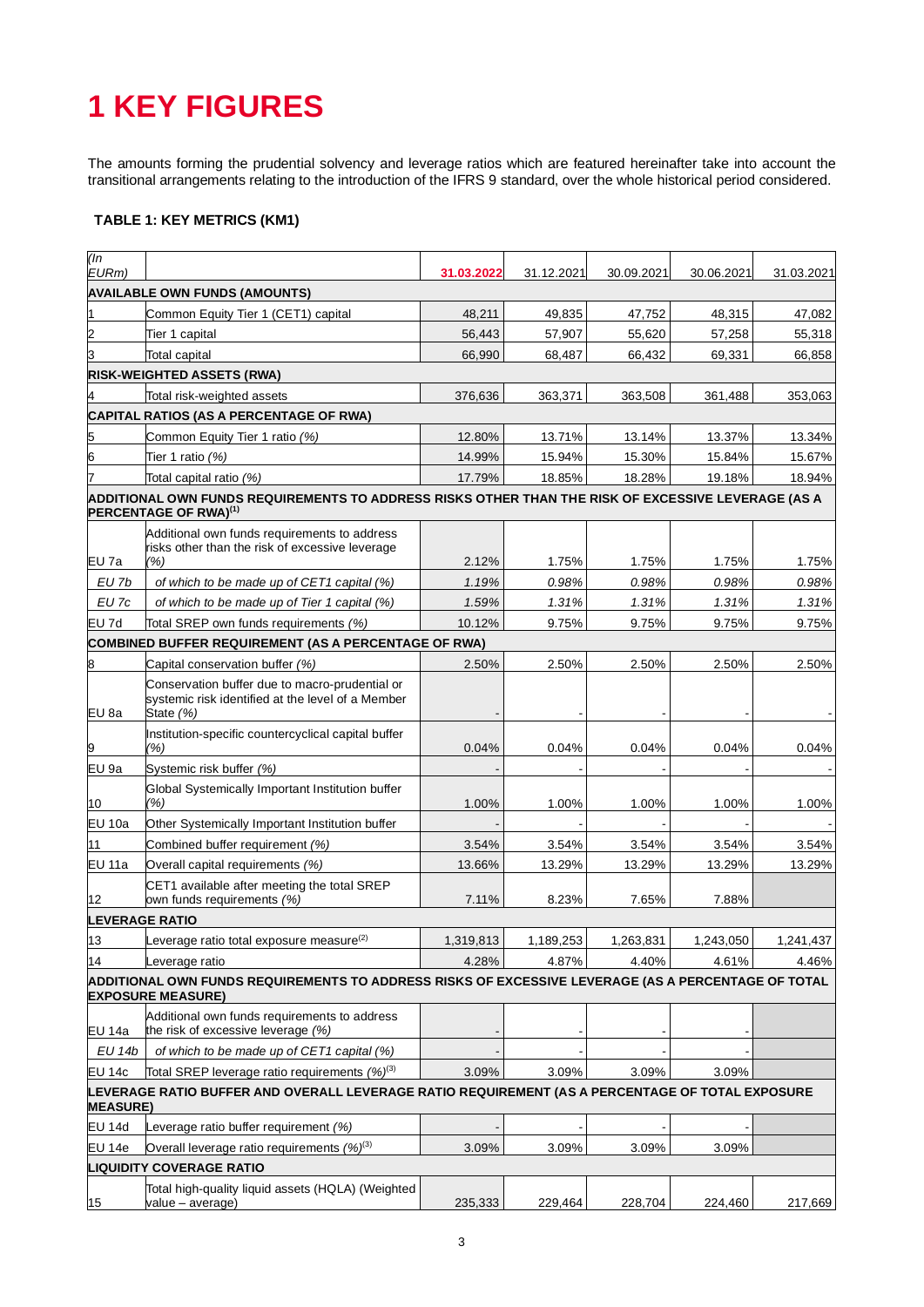| EU 16a | Cash outflows - Total weighted value                                                                                                  | 409,590 | 395,060 | 380,694 | 365,861 | 357,186 |  |  |  |
|--------|---------------------------------------------------------------------------------------------------------------------------------------|---------|---------|---------|---------|---------|--|--|--|
| EU 16b | Cash inflows - Total weighted value                                                                                                   | 235,158 | 226,148 | 218,257 | 215,876 | 218,961 |  |  |  |
| 16     | Total net cash outflows (adjusted value)                                                                                              | 174,432 | 168,912 | 162,438 | 149,984 | 138,226 |  |  |  |
| 17     | Liquidity coverage ratio $(%)$                                                                                                        | 134.72% | 135.78% | 141.15% | 151.41% | 159.23% |  |  |  |
|        | <b>NET STABLE FUNDING RATIO</b>                                                                                                       |         |         |         |         |         |  |  |  |
| 18     | Total available stable funding                                                                                                        | 629,042 | 619,442 | 598,266 | 597,160 |         |  |  |  |
| 19     | Total required stable funding                                                                                                         | 561,828 | 561,043 | 567,222 | 555,238 |         |  |  |  |
| 20     | NSFR ratio $(%)$                                                                                                                      | 111.96% | 110.41% | 105.47% | 107.55% |         |  |  |  |
|        | (1) Since 1 March 2022, the own funds requirements applicable to Societe Generale group in relation to Pillar 2 have been standing at |         |         |         |         |         |  |  |  |

*(1) Since 1 March 2022, the own funds requirements applicable to Societe Generale group in relation to Pillar 2 have been standing at 2.12% (of which 1.19% in CET1), resulting in a total SREP own funds requirements of 10.12%.*

*(2) Over the whole historical period considered, the measurement of the leverage exposure has been taking into account the option to exempt temporarily some central bank exposures in accordance with the European regulation.* 

*(3) The leverage ratio requirement applicable to Societe Generale group is 3.09% (enhancement of the initial regulatory requirement of 3% in relation to the abovementioned central bank exemption).* 

#### **TABLE 2: TLAC – KEY METRICS (KM2)**

|           |                                                                                                                                                                                                                                                                                                                                       | <b>TLAC</b> |            |            |            |            |  |  |
|-----------|---------------------------------------------------------------------------------------------------------------------------------------------------------------------------------------------------------------------------------------------------------------------------------------------------------------------------------------|-------------|------------|------------|------------|------------|--|--|
| (In EURm) |                                                                                                                                                                                                                                                                                                                                       | 31.03.2022  | 31.12.2021 | 30.09.2021 | 30.06.2021 | 31.03.2021 |  |  |
|           | OWN FUNDS AND ELIGIBLE LIABILITIES, RATIOS AND COMPONENTS <sup>(1)</sup>                                                                                                                                                                                                                                                              |             |            |            |            |            |  |  |
|           | Own funds and eligible liabilities                                                                                                                                                                                                                                                                                                    | 114,436     | 113,098    | 107,817    | 110,318    | 108,915    |  |  |
| 2         | Total RWA of the Group                                                                                                                                                                                                                                                                                                                | 376,636     | 363,371    | 363,508    | 361,488    | 353,063    |  |  |
| 3         | Own funds and eligible liabilities as a<br>percentage of RWA                                                                                                                                                                                                                                                                          | 30.38%      | 31.12%     | 29.66%     | 30.52%     | 30.85%     |  |  |
| 4         | Total exposure measure of the Group                                                                                                                                                                                                                                                                                                   | 1,319,813   | 1,189,253  | 1,263,831  | 1,243,050  | 1,241,437  |  |  |
| 5         | Own funds and eligible liabilities as<br>percentage of the total exposure measure                                                                                                                                                                                                                                                     | 8.67%       | 9.51%      | 8.53%      | 8.87%      | 8.77%      |  |  |
| 6a        | Does the subordination exemption in Article<br>72b(4) of the CRR apply? (5% exemption)                                                                                                                                                                                                                                                | <b>No</b>   | No         | <b>No</b>  | No         | No         |  |  |
| 6b        | Pro-memo item: Aggregate amount of permitted<br>non-subordinated eligible liabilities instruments<br>If the subordination discretion as per Article<br>72b(3) CRR is applied (max 3.5% exemption)                                                                                                                                     | 7,114       | 6,921      | 5,571      | 5,910      | 7,300      |  |  |
|           | Pro-memo item: If a capped subordination<br>exemption applies under Article 72b (3) CRR,<br>the amount of funding issued that ranks pari<br>passu with excluded liabilities and that is<br>recognised under row 1, divided by funding<br>issued that ranks pari passu with excluded<br>Liabilities and that would be recognised under |             |            |            |            |            |  |  |
| l6c       | row 1 if no cap was applied $(%)$                                                                                                                                                                                                                                                                                                     | 100.00%     | 100.00%    | 100.00%    | 100.00%    | 100.00%    |  |  |
|           | $(1)$ With IFRS 9 phasing effect taken into account over the whole historical period considered.                                                                                                                                                                                                                                      |             |            |            |            |            |  |  |

As at 31 March 2022, the Group presents a TLAC ratio of 30.4% of risk-weighted assets (RWA) with the option of senior preferred debt limited to 2.5% of RWA (the ratio being 28.5% without this option) for a regulatory requirement of 21.5%, and of 8.7% of the leverage exposure for a regulatory requirement of 6.75%.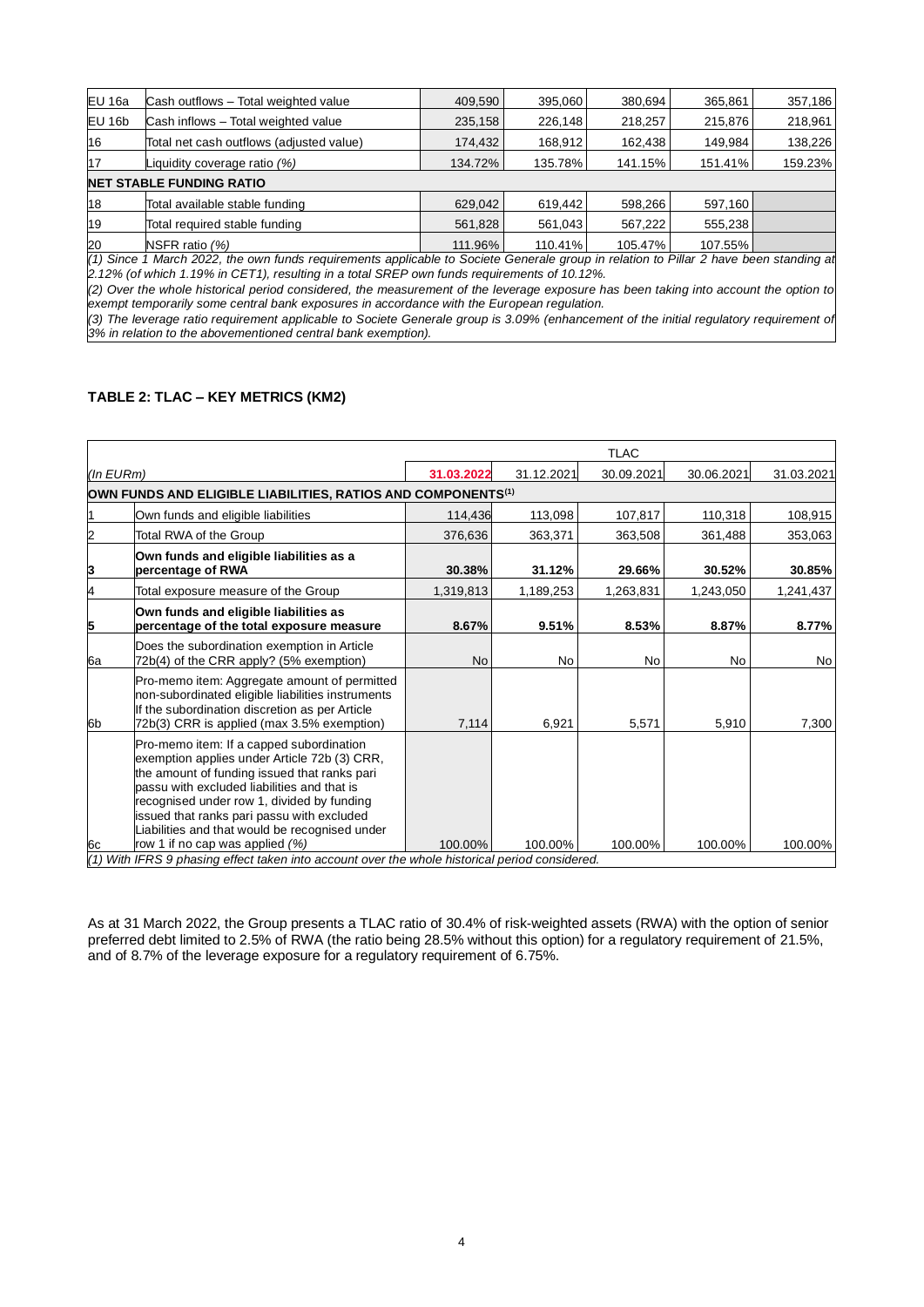## <span id="page-4-0"></span>**2 RISK FACTORS**

The Q1 2022 update of the risk factors is available in section 4.1, pages 30 and following, of the first amendment to the 2022 Universal registration document [\(www.societegenerale.com,](https://www.societegenerale.com/en) section "Universal registration document (URD)").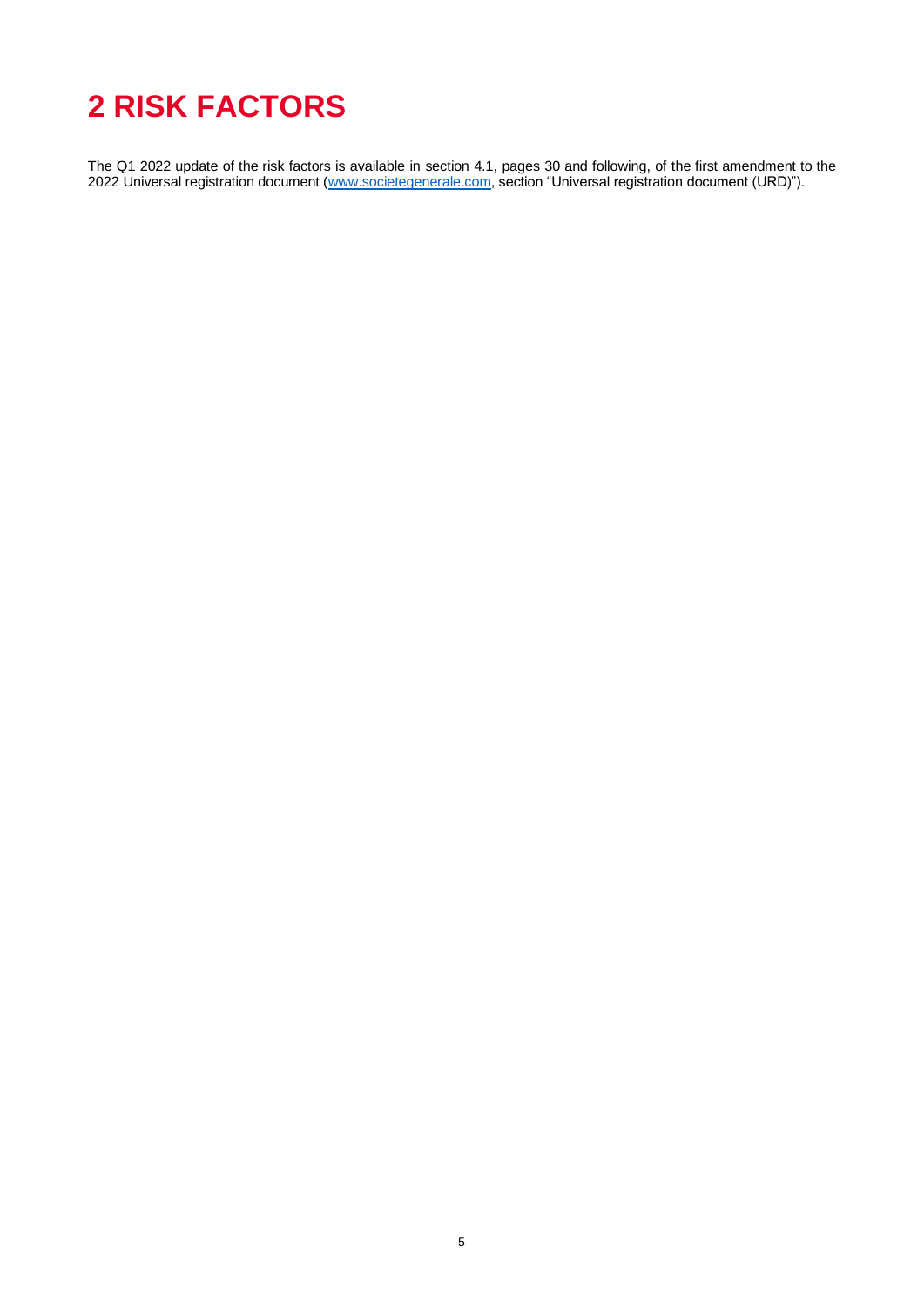## <span id="page-5-0"></span>**3 CAPITAL MANAGEMENT AND ADEQUACY**

### <span id="page-5-1"></span>**3.1 REGULATORY CAPITAL**

#### **TABLE 3: REGULATORY CAPITAL AND SOLVENCY RATIOS(1)**

| (In EURm)                                                                                                                                                                                                                                                                               | 31.03.2022 | 31.12.2021 |
|-----------------------------------------------------------------------------------------------------------------------------------------------------------------------------------------------------------------------------------------------------------------------------------------|------------|------------|
| Shareholders' equity (IFRS), Group share                                                                                                                                                                                                                                                | 65,852     | 65,067     |
| Deeply subordinated notes                                                                                                                                                                                                                                                               | (8, 178)   | (8,003)    |
| Perpetual subordinated notes                                                                                                                                                                                                                                                            | (0)        | (0)        |
| Group consolidated shareholders' equity net of deeply subordinated and<br>perpetual subordinated notes                                                                                                                                                                                  | 57,674     | 57,064     |
| Non-controlling interests                                                                                                                                                                                                                                                               | 4,572      | 4,762      |
| Intangible assets                                                                                                                                                                                                                                                                       | (1,823)    | (1,828)    |
| Goodwill                                                                                                                                                                                                                                                                                | (3, 407)   | (3,408)    |
| Dividends proposed (to the General Meeting) and interest expenses on deeply<br>subordinated and perpetual subordinated notes                                                                                                                                                            | (2, 411)   | (2,345)    |
| Deductions and regulatory adjustments                                                                                                                                                                                                                                                   | (6, 394)   | (4, 410)   |
| <b>COMMON EQUITY TIER 1 CAPITAL</b>                                                                                                                                                                                                                                                     | 48,211     | 49,835     |
| Deeply subordinated notes and preferred shares                                                                                                                                                                                                                                          | 8,178      | 8.003      |
| Other additional Tier 1 capital                                                                                                                                                                                                                                                         | 191        | 206        |
| Additional Tier 1 deductions                                                                                                                                                                                                                                                            | (137)      | (137)      |
| <b>TOTAL TIER 1 CAPITAL</b>                                                                                                                                                                                                                                                             | 56,443     | 57,907     |
| Tier 2 instruments                                                                                                                                                                                                                                                                      | 12,038     | 11,820     |
| Other Tier 2 capital                                                                                                                                                                                                                                                                    | 265        | 287        |
| Tier 2 deductions                                                                                                                                                                                                                                                                       | (1,756)    | (1,527)    |
| Total regulatory capital                                                                                                                                                                                                                                                                | 66,990     | 68,487     |
| <b>TOTAL RISK-WEIGHTED ASSETS</b>                                                                                                                                                                                                                                                       | 376,636    | 363,371    |
| Credit and counterparty credit risk-weighted assets                                                                                                                                                                                                                                     | 316,831    | 304,922    |
| Market risk-weighted assets                                                                                                                                                                                                                                                             | 12,982     | 11,643     |
| Operational risk-weighted assets                                                                                                                                                                                                                                                        | 46,823     | 46,806     |
| <b>Solvency ratios</b>                                                                                                                                                                                                                                                                  |            |            |
| Common Equity Tier 1 ratio                                                                                                                                                                                                                                                              | 12.80%     | 13.71%     |
| Tier 1 ratio                                                                                                                                                                                                                                                                            | 14.99%     | 15.94%     |
| Total capital ratio<br>(1) Ratios set in accordance with CRR2/CRD5 rules as published in June 2019, including Danish compromise for insurance, and taking<br>into account the IFRS 9 phasing (fully-loaded CET1 ratio of 12.68% as at 31 March 2022, the phasing effect being +12 bps). | 17.79%     | 18.85%     |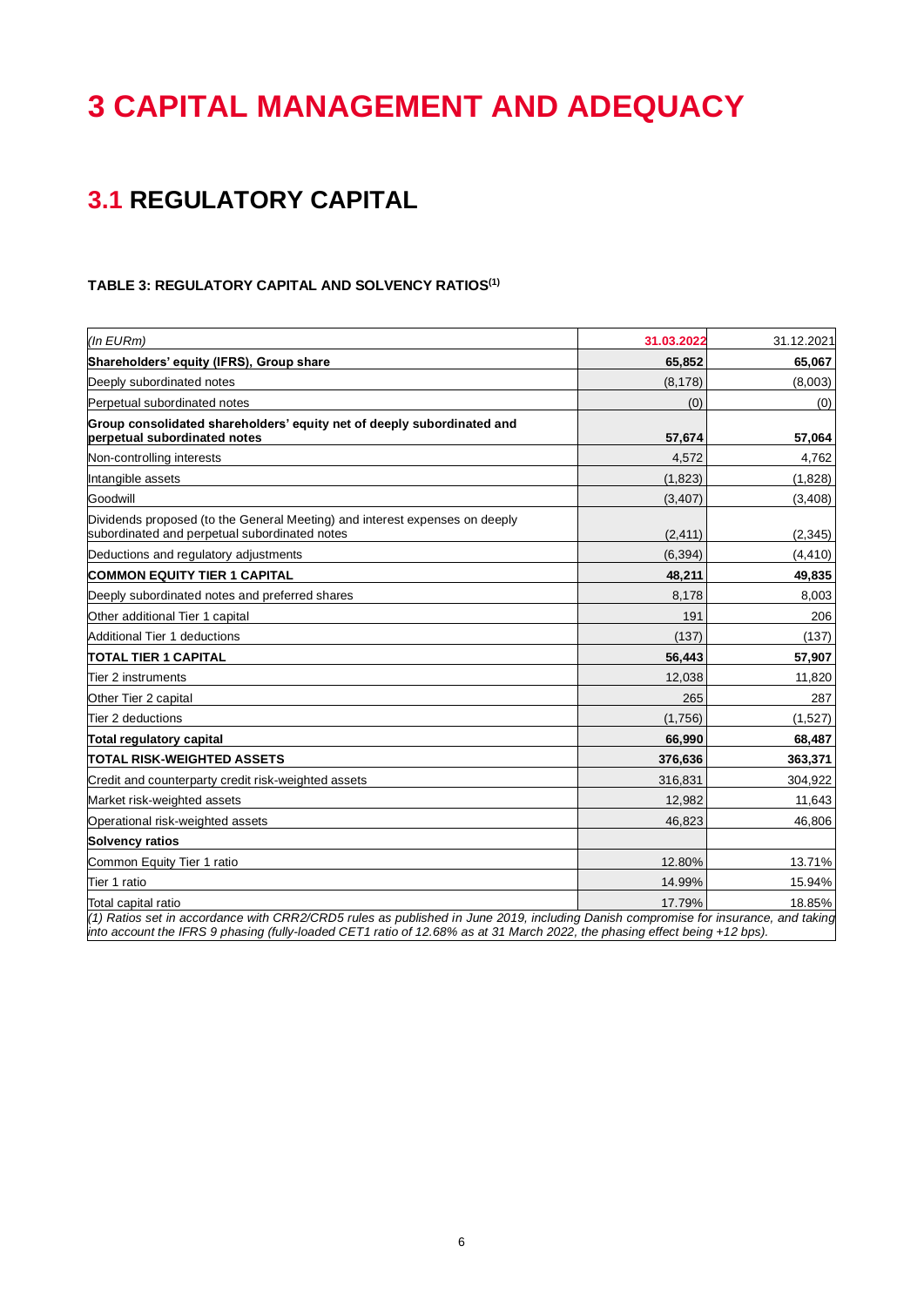### <span id="page-6-0"></span>**3.2 RISK-WEIGHTED ASSETS AND CAPITAL REQUIREMENTS**

#### **TABLE 4: OVERVIEW OF RISK-WEIGHTED ASSETS (OV1)**

|                                                                   | Risk-weighted assets (RWA) | Total own funds<br>requirements |            |
|-------------------------------------------------------------------|----------------------------|---------------------------------|------------|
| (In EURm)                                                         | 31.03.2022                 | 31.12.2021                      | 31.03.2022 |
| Credit risk (excluding counterparty credit risk)                  | 281,600                    | 271,012                         | 22,528     |
| o.w. standardised approach                                        | 104,614                    | 103,323                         | 8.369      |
| o.w. Foundation IRB (FIRB) approach                               | 4,273                      | 4.121                           | 342        |
| o.w. slotting approach                                            | 747                        | 752                             | 60         |
| o.w. equities under the simple risk-weighted approach             | 3,392                      | 3.515                           | 271        |
| o.w. other equities under IRB approach                            | 17,774                     | 18, 189                         | 1,422      |
| o.w. Advanced IRB (AIRB) approach                                 | 150,800                    | 141,111                         | 12,064     |
| Counterparty credit risk - CCR                                    | 29,278                     | 27,478                          | 2,342      |
| o.w. standardised approach <sup>(1)</sup>                         | 10,572                     | 9.304                           | 846        |
| o.w. internal model method (IMM)                                  | 13,166                     | 13,088                          | 1,053      |
| o.w. exposures to a CCP                                           | 1.370                      | 1.273                           | 110        |
| o.w. credit valuation adjustment - CVA                            | 3,141                      | 2,807                           | 251        |
| o.w. other CCR                                                    | 1,029                      | 1.007                           | 82         |
| Settlement risk                                                   | 48                         | 63                              | 4          |
| Securitisation exposures in the non-trading book (after           |                            |                                 |            |
| the cap)                                                          | 5,905                      | 6,368                           | 472        |
| o.w. SEC-IRBA approach                                            | 1.613                      | 2,082                           | 129        |
| o.w. SEC-ERBA incL IAA                                            | 3.965                      | 3,978                           | 317        |
| o.w. SEC-SA approach                                              | 328                        | 308                             | 26         |
| o.w. 1.250%/deductions                                            |                            |                                 |            |
| Position, foreign exchange and commodities risks<br>(Market risk) | 12,982                     | 11,643                          | 1,039      |
| o.w. standardised approach                                        | 2,423                      | 1,419                           | 194        |
| o.w. IMA                                                          | 10,559                     | 10,225                          | 845        |
| Large exposures                                                   |                            |                                 |            |
| <b>Operational risk</b>                                           | 46,823                     | 46,806                          | 3,746      |
| o.w. basic indicator approach                                     |                            |                                 |            |
| o.w. standardised approach                                        | 2,429                      | 2,412                           | 194        |
| o.w. advanced measurement approach                                | 44,394                     | 44.394                          | 3,552      |
| Amounts (included in the "credit risk" section above) below       |                            |                                 |            |
| the thresholds for deduction (subject to 250% risk weight)        | 7,300                      | 7,344                           | 584        |
| <b>TOTAL</b>                                                      | 376,636                    | 363,371                         | 30,131     |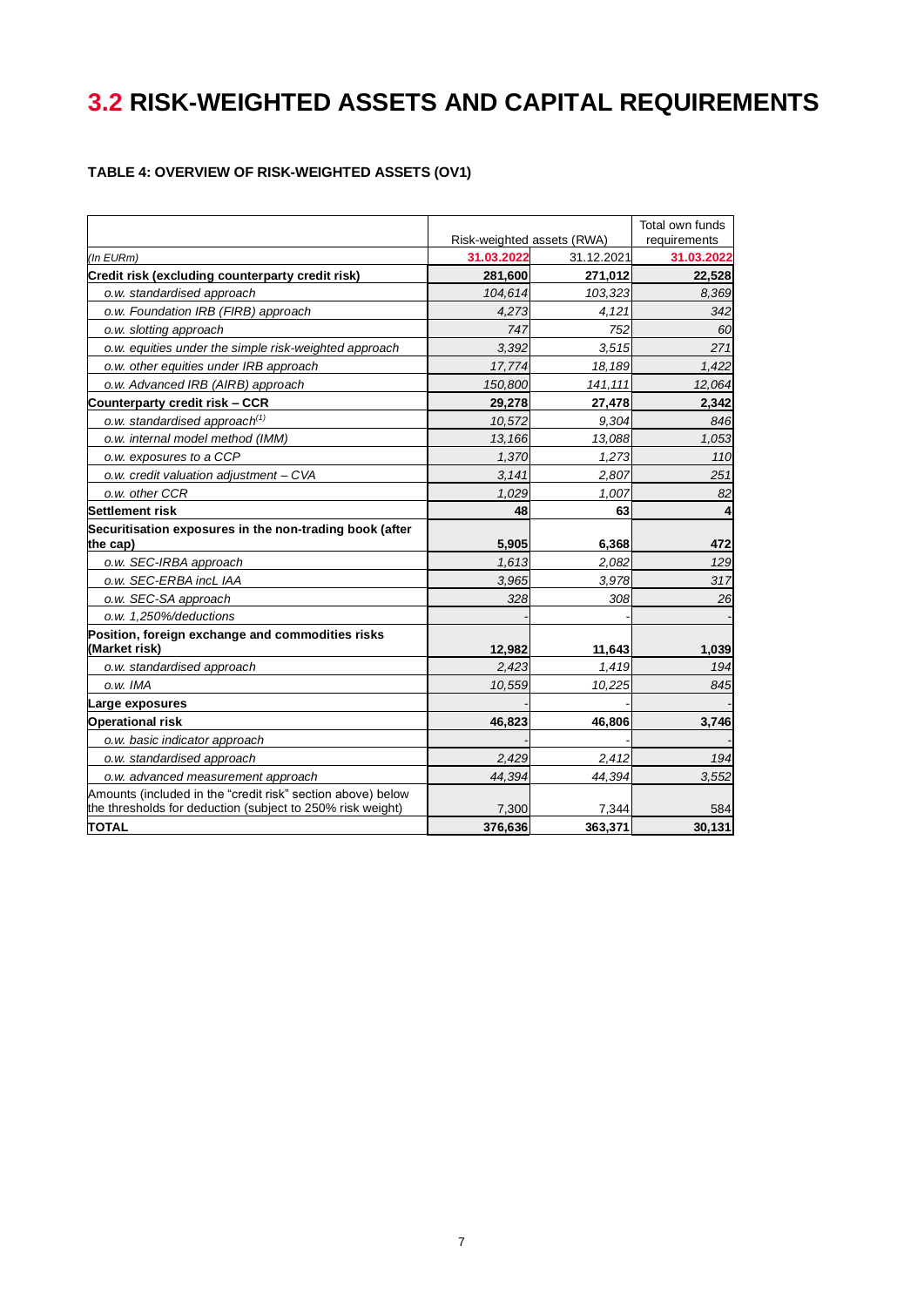The following table presents the risk-weighted assets by core business:

#### **TABLE 5: DISTRIBUTION OF RWA BY CORE BUSINESS AND RISK TYPE**

| $(ln$ EURbn $)$                                                                                                               | Credit and<br>counterparty credit | Market           | Operational | Total | 31.03.2022 Total 31.12.2021 |  |  |  |  |
|-------------------------------------------------------------------------------------------------------------------------------|-----------------------------------|------------------|-------------|-------|-----------------------------|--|--|--|--|
| French Retail Banking <sup>(1)</sup>                                                                                          | 102.7                             | 0.1              | 5.0         | 107.8 | 103.8                       |  |  |  |  |
| International Retail Banking and Financial Services                                                                           | 117.5                             | 0.2 <sub>0</sub> | 5.5         | 123.1 | 117.7                       |  |  |  |  |
| Global Banking and Investor Solutions <sup>(1)</sup>                                                                          | 85.2                              | 11.7             | 29.1        | 125.9 | 122.8                       |  |  |  |  |
| Corporate Centre                                                                                                              | 11.5                              | 1.0              | 7.3         | 19.8  | 19.0                        |  |  |  |  |
| Group                                                                                                                         | 316.8                             | 13.0             | 46.8        | 376.6 | 363.4                       |  |  |  |  |
| (4) Data as at 04 Month 0000 and 04 Described 0004 to line into account the twenty of Dobrate Depline activities (Foundle and |                                   |                  |             |       |                             |  |  |  |  |

*(1) Data as at 31 March 2022 and 31 December 2021 taking into account the transfer of Private Banking activities (French and international; including activities transferred after the disposal of Lyxor) to the French Retail Banking.*

As at 31 March 2022, RWA (EUR 376.6 billion) were distributed as follows:

- credit and counterparty credit risks accounted for 84% of RWA (of which 37% for International Retail Banking and Financial Services);
- market risk accounted for 3% of RWA (of which 90% for Global Banking and Investor Solutions);
- operational risk accounted for 12% of RWA (of which 62% for Global Banking and Investor Solutions).

#### <span id="page-7-0"></span>**3.3 LEVERAGE RATIO**

#### **TABLE 6: LEVERAGE RATIO SUMMARY AND TRANSITION FROM PRUDENTIAL BALANCE SHEET TO LEVERAGE EXPOSURE(1)**

| (In EURm)                                                        | 31.03.2022 | 31.12.2021 |
|------------------------------------------------------------------|------------|------------|
| Tier 1 capital <sup>(2)</sup>                                    | 56,443     | 57,907     |
| Total assets in prudential balance sheet <sup>(3)</sup>          | 1,450,420  | 1,299,698  |
| Adjustments for derivative financial instruments                 | (9,215)    | 8,619      |
| Adjustments for securities financing transactions <sup>(4)</sup> | 19,066     | 14,896     |
| Off-balance sheet exposure (loan and guarantee commitments)      | 121,988    | 118,263    |
| Technical and prudential adjustments                             | (262, 446) | (252, 223) |
| o.w. central banks exemption                                     | (137, 816) | (117, 664) |
| Leverage ratio exposure                                          | 1,319,813  | 1,189,253  |
| Leverage ratio                                                   | 4.28%      | 4.87%      |

*(1) Ratio set in accordance with CRR2 rules and taking into account the IFRS 9 phasing (leverage ratio of 4.24% without phasing as at 31 March 2022, the phasing effect being +4 bps).*

*(2) The capital overview is available in table 3.*

*(3) The prudential balance sheet corresponds to the IFRS balance sheet less entities accounted for through the equity method (mainly insurance subsidiaries).* 

*(4) Securities financing transactions: repurchase transactions, securities lending or borrowing transactions and other similar transactions.*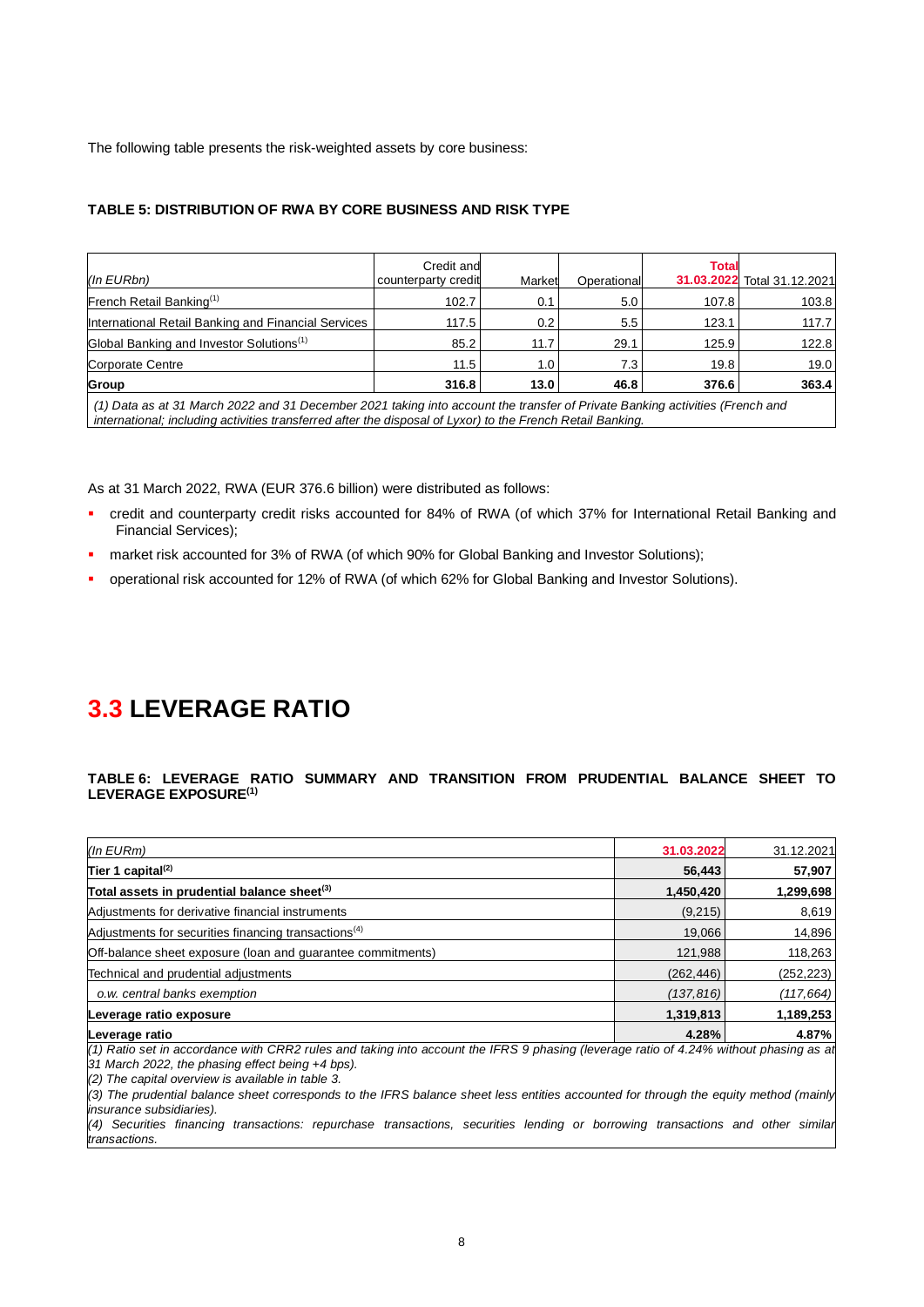### <span id="page-8-0"></span>**3.4 FINANCIAL CONGLOMERATE RATIO**

As at 31 December 2021, the financial conglomerate ratio was 150%, consisting of a numerator "Own funds of the Financial Conglomerate" of EUR 76.1 billion, and a denominator "Regulatory requirement of the Financial Conglomerate" of EUR 50.9 billion.

As at 31 December 2020, the financial conglomerate ratio was 153%, consisting of a numerator "Own funds of the Financial Conglomerate" of EUR 75.1 billion, and a denominator "Regulatory requirement of the Financial Conglomerate" of EUR 49.2 billion.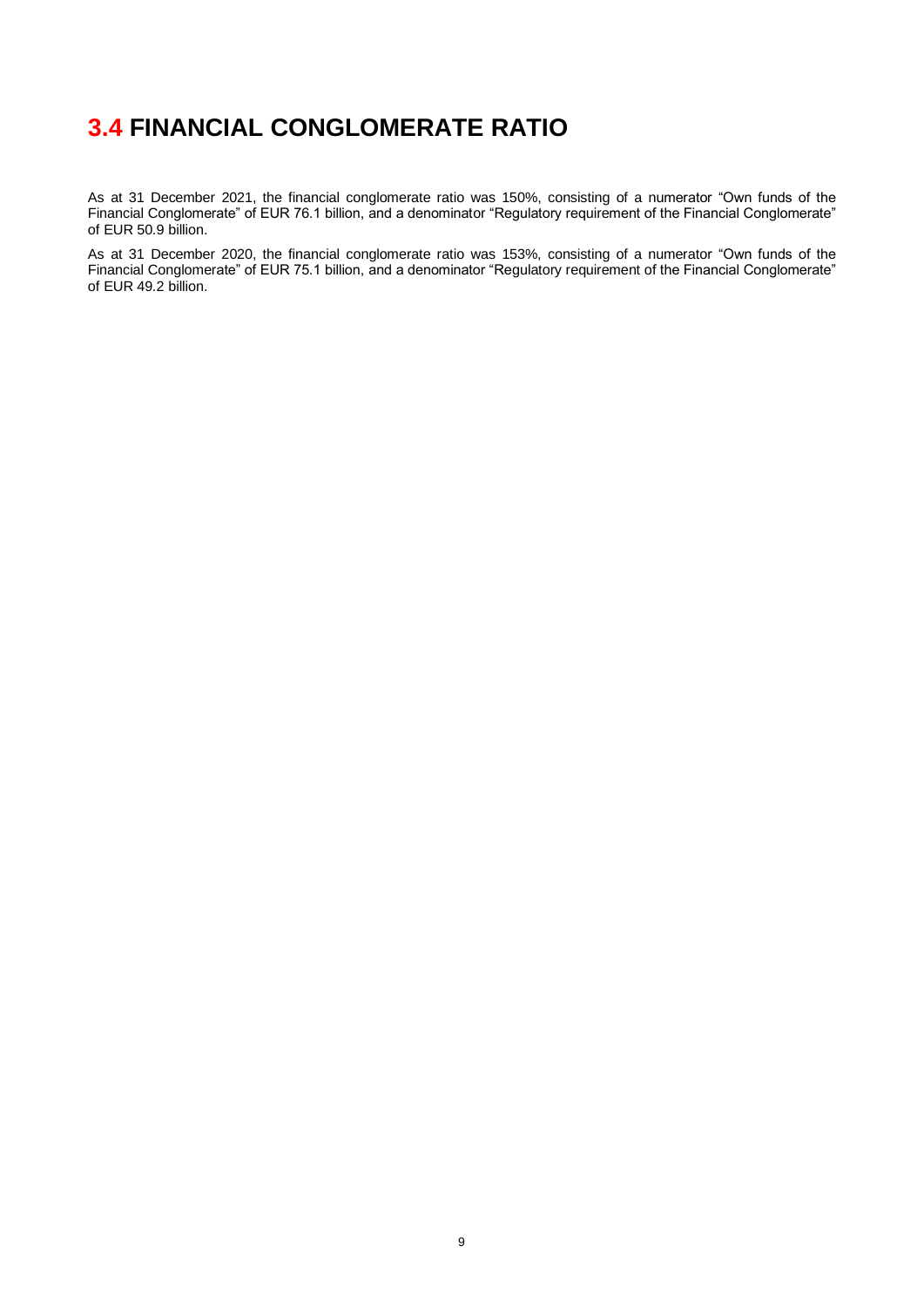### <span id="page-9-0"></span>**3.5 ADDITIONAL QUANTITATIVE INFORMATION ON OWN FUNDS AND CAPITAL ADEQUACY**

#### **TABLE 7: COMPARISON OF OWN FUNDS AND CAPITAL AND LEVERAGE RATIOS WITH AND WITHOUT THE APPLICATION OF TRANSITIONAL ARRANGEMENTS FOR IFRS 9 (IFRS9-FL)**

|                | (In EURm)                                                                                                                                                                                                    | 31.03.2022 | 31.12.2021 | 30.09.2021 | 30.06.2021 | 31.03.2021 |  |  |  |
|----------------|--------------------------------------------------------------------------------------------------------------------------------------------------------------------------------------------------------------|------------|------------|------------|------------|------------|--|--|--|
|                | <b>AVAILABLE CAPITAL (AMOUNTS)</b>                                                                                                                                                                           |            |            |            |            |            |  |  |  |
|                | Common Equity Tier 1 (CET1) capital                                                                                                                                                                          | 48,211     | 49,835     | 47,752     | 48,315     | 47,082     |  |  |  |
|                | Common Equity Tier 1 (CET1) capital as if IFRS 9 or<br>analogous ECLs transitional arrangements had not been                                                                                                 |            |            |            |            |            |  |  |  |
| $\overline{2}$ | applied                                                                                                                                                                                                      | 47,728     | 49,223     | 47,044     | 47,568     | 46,262     |  |  |  |
| 3              | Tier 1 capital                                                                                                                                                                                               | 56,443     | 57,907     | 55,620     | 57,258     | 55,318     |  |  |  |
| 4              | Tier 1 capital as if IFRS 9 or analogous ECs transitional<br>arrangements had not been applied                                                                                                               | 55,960     | 57,295     | 54,912     | 56,510     | 54,498     |  |  |  |
| 5              | <b>Total capital</b>                                                                                                                                                                                         | 66,990     | 68,487     | 66,432     | 69,331     | 66,858     |  |  |  |
| 6              | Total capital as if IFRS 9 or analogous ECs transitional<br>arrangements had not been applied                                                                                                                | 66,507     | 67,875     | 65,724     | 68.583     | 66,038     |  |  |  |
|                | <b>RISK-WEIGHTED ASSETS (AMOUNTS)</b>                                                                                                                                                                        |            |            |            |            |            |  |  |  |
| 7              | Total risk-weighted assets                                                                                                                                                                                   | 376,636    | 363,371    | 363,508    | 361,488    | 353,063    |  |  |  |
|                | Total risk-weighted assets as if IFRS 9 or analogous<br>ECLs transitional arrangements had not been applied                                                                                                  | 376,482    | 363,216    | 363,356    | 361,373    | 353,416    |  |  |  |
|                | <b>CAPITAL RATIOS</b>                                                                                                                                                                                        |            |            |            |            |            |  |  |  |
| 9              | Common Equity Tier 1 (as a percentage of RWA)                                                                                                                                                                | 12.80%     | 13.71%     | 13.14%     | 13.37%     | 13.34%     |  |  |  |
| 10             | Common Equity Tier 1 (as a percentage of RWA) as if<br>IFRS 9 or analogous ECLs transitional arrangements had<br>not been applied                                                                            | 12.68%     | 13.55%     | 12.95%     | 13.16%     | 13.09%     |  |  |  |
| 11             | Tier 1 (as a percentage of RWA)                                                                                                                                                                              | 14.99%     | 15.94%     | 15.30%     | 15.84%     | 15.67%     |  |  |  |
| 12             | Tier 1 (as a percentage of RWA) as if IFRS 9 or<br>analogous ECLs transitional arrangements had not been<br>applied                                                                                          | 14.86%     | 15.77%     | 15.11%     | 15.64%     | 15.42%     |  |  |  |
| 13             | Total capital (as a percentage of RWA)                                                                                                                                                                       | 17.79%     | 18.85%     | 18.28%     | 19.18%     | 18.94%     |  |  |  |
| 14             | Total capital (as a percentage of RWA) as if IFRS 9 or<br>analogous ECLs transitional arrangements had not been<br>applied                                                                                   | 17.67%     | 18.69%     | 18.09%     | 18.98%     | 18.69%     |  |  |  |
|                | <b>LEVERAGE RATIO</b>                                                                                                                                                                                        |            |            |            |            |            |  |  |  |
| 15             | Leverage ratio total exposure measure                                                                                                                                                                        | 1,319,813  | 1,189,253  | 1,263,831  | 1,243,050  | 1,241,437  |  |  |  |
| 16             | Leverage ratio                                                                                                                                                                                               | 4.28%      | 4.87%      | 4.40%      | 4.61%      | 4.46%      |  |  |  |
| 17             | Leverage ratio as if IFRS 9 or analogous ECLs<br>transitional arrangements had not been applied                                                                                                              | 4.24%      | 4.82%      | 4.35%      | 4.55%      | 4.43%      |  |  |  |
|                | (1) Leverage ratio total exposure measure taking into account the IFRS 9 transitional provisions as well as the option to exempt some<br>central bank exposures over the whole historical period considered. |            |            |            |            |            |  |  |  |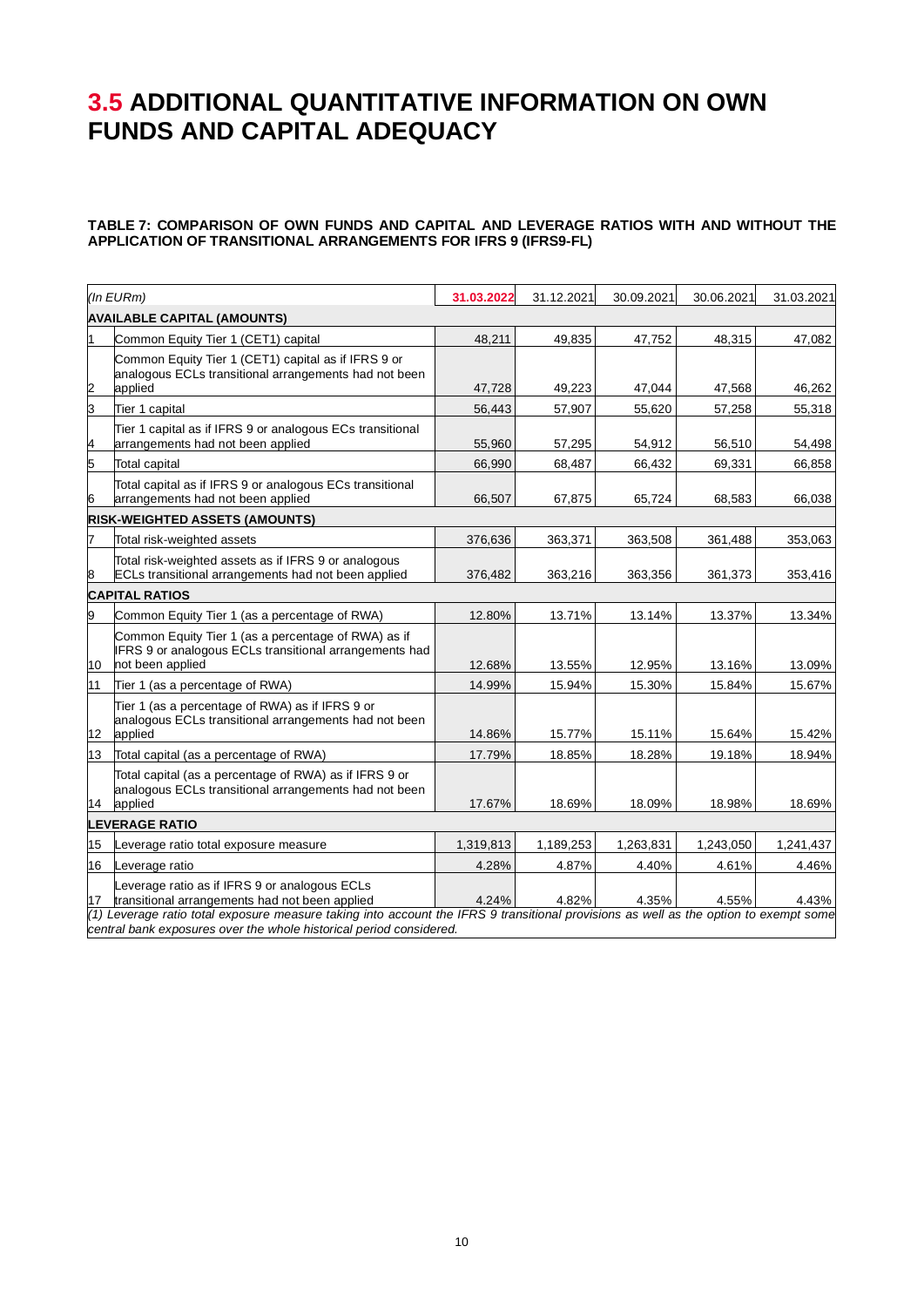## <span id="page-10-0"></span>**4 CREDIT RISK**

### <span id="page-10-1"></span>**4.1 QUANTITATIVE INFORMATION**

**TABLE 8: PERFORMING AND NON-PERFORMING EXPOSURES AND RELATED PROVISIONS (CR1)**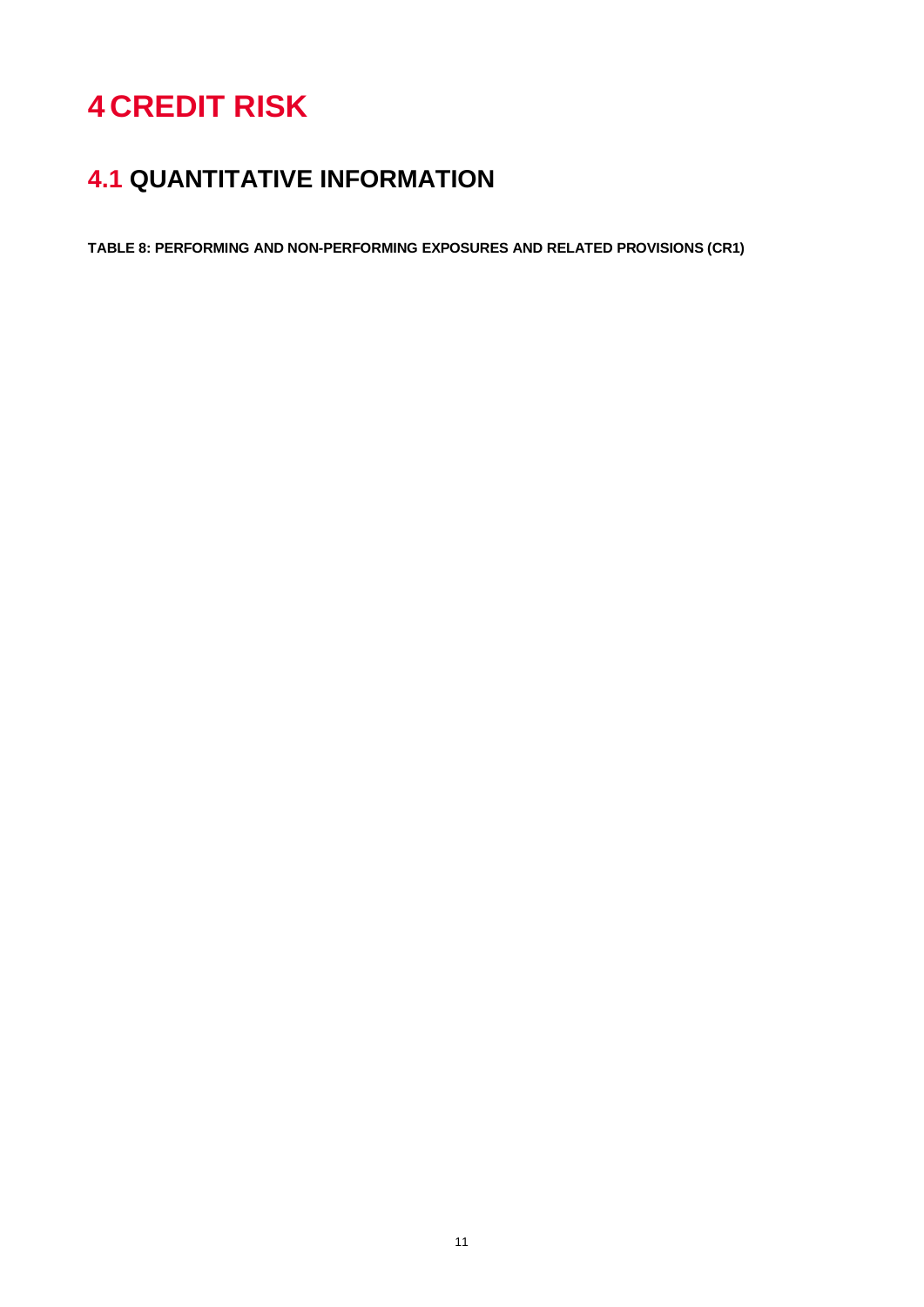|                                                             |              |                             |                             |                                                                     |                                |                                   |                                                                    | 31.03.2022                                                                                              |                             |                                                                                                                                             |                                |                                   |                                                        |                               |                                    |
|-------------------------------------------------------------|--------------|-----------------------------|-----------------------------|---------------------------------------------------------------------|--------------------------------|-----------------------------------|--------------------------------------------------------------------|---------------------------------------------------------------------------------------------------------|-----------------------------|---------------------------------------------------------------------------------------------------------------------------------------------|--------------------------------|-----------------------------------|--------------------------------------------------------|-------------------------------|------------------------------------|
|                                                             |              |                             |                             |                                                                     |                                |                                   |                                                                    | Accumulated impairment, accumulated negative<br>changes in fair value due to credit risk and provisions |                             |                                                                                                                                             |                                |                                   | <b>Collateral and financial</b><br>quarantees received |                               |                                    |
|                                                             |              | <b>Performing exposures</b> |                             | Gross carrying amount/nominal amount<br>Non-performing<br>exposures |                                |                                   | Performing exposures -<br>accumulated impairment<br>and provisions |                                                                                                         |                             | Non-performing exposures<br>- accumulated impairment,<br>accumulated negative<br>changes in fair value due to<br>credit risk and provisions |                                |                                   |                                                        |                               |                                    |
| $(ln$ EURm $)$                                              | <b>TOTAL</b> | of which<br>stage $1^{(1)}$ | of which<br>stage $2^{(2)}$ | <b>TOTAL</b>                                                        | of which<br>stage<br>$2^{(2)}$ | of<br>which<br>stage<br>$3^{(3)}$ | <b>TOTAL</b>                                                       | of which<br>stage<br>$1^{(1)}$                                                                          | of which<br>stage $2^{(2)}$ | <b>TOTAL</b>                                                                                                                                | of which<br>stage<br>$2^{(2)}$ | Οf<br>which<br>stage<br>$3^{(3)}$ | Accumula<br>ted write-<br>off                          | On<br>performing<br>exposures | On non-<br>performing<br>exposures |
| Cash balances at central banks and<br>other demand deposits | 258,258      | 255,567                     | 2,691                       |                                                                     |                                |                                   |                                                                    |                                                                                                         |                             |                                                                                                                                             |                                |                                   |                                                        | 3                             |                                    |
| <b>Loans and advances</b>                                   | 561,279      | 491,299                     | 50,663                      | 16,944                                                              |                                | 16,938                            | (3,050)                                                            | (1, 166)                                                                                                | (1,884)                     | (8, 361)                                                                                                                                    |                                | (8, 361)                          | (364)                                                  | 298,386                       | 5,062                              |
| Central banks                                               | 11,451       | 11,450                      |                             | 14                                                                  |                                | 14                                | (1)                                                                |                                                                                                         | (1)                         | (14)                                                                                                                                        |                                | (14)                              |                                                        | 129                           |                                    |
| General governments                                         | 24,833       | 15,784                      | 696                         | 115                                                                 |                                | 115                               | (18)                                                               | (5)                                                                                                     | (13)                        | (63)                                                                                                                                        |                                | (63)                              |                                                        | 6,018                         | 38                                 |
| <b>Credit institutions</b>                                  | 20,514       | 19,352                      | 1.121                       | 170                                                                 |                                | 170                               | (6)                                                                | (2)                                                                                                     | (3)                         | (20)                                                                                                                                        |                                | (20)                              |                                                        | 2.227                         | 15                                 |
| Other financial corporations                                | 52,223       | 49,271                      | 345                         | 158                                                                 |                                | 158                               | (15)                                                               | (10)                                                                                                    | (5)                         | (128)                                                                                                                                       |                                | (128)                             |                                                        | 10,118                        | 30                                 |
| Non-financial corporations                                  | 225,210      | 190,899                     | 26,609                      | 9.009                                                               |                                | 9,002                             | 1,725                                                              | (543)                                                                                                   | (1, 182)                    | (4,099)                                                                                                                                     |                                | (4,099)                           | (217)                                                  | 110.741                       | 3,201                              |
| of which SMEs                                               | 48,165       | 39,381                      | 7,357                       | 3,778                                                               |                                | 3,772                             | (590)                                                              | (168)                                                                                                   | (423)                       | (2,027)                                                                                                                                     |                                | (2,027)                           |                                                        | 30,027                        | 1,289                              |
| Households                                                  | 227,048      | 204,543                     | 21,891                      | 7,480                                                               |                                | 7,480                             | 1,285)                                                             | (606)                                                                                                   | (679)                       | (4,038)                                                                                                                                     |                                | (4,038)                           | (147)                                                  | 169,152                       | 1,778                              |
| <b>Debt securities</b>                                      | 60,076       | 58,526                      | 1,208                       | 104                                                                 |                                | 104                               | (31)                                                               | (8)                                                                                                     | (23)                        | (56)                                                                                                                                        |                                | (56)                              |                                                        | 6,621                         |                                    |
| Central banks                                               | 2,694        | 2,694                       |                             |                                                                     |                                |                                   |                                                                    |                                                                                                         |                             |                                                                                                                                             |                                |                                   |                                                        |                               |                                    |
| General governments                                         | 43,162       | 41,856                      | 1,120                       | 6                                                                   |                                | 6                                 | (29)                                                               | (6)                                                                                                     | (23)                        | (6)                                                                                                                                         |                                | (6)                               |                                                        |                               |                                    |
| <b>Credit institutions</b>                                  | 4,206        | 4,158                       | 48                          |                                                                     |                                |                                   | (1)                                                                | (1)                                                                                                     |                             |                                                                                                                                             |                                |                                   |                                                        | 118                           |                                    |
| Other financial corporations                                | 3,913        | 3,773                       |                             |                                                                     |                                |                                   |                                                                    |                                                                                                         |                             |                                                                                                                                             |                                |                                   |                                                        | 1,480                         |                                    |
| Non-financial corporations                                  | 6,100        | 6,045                       | 40                          | 99                                                                  |                                | 99                                | (1)                                                                | (1)                                                                                                     | (1)                         | (50)                                                                                                                                        |                                | (50)                              |                                                        | 5,023                         |                                    |
| Off-balance- sheet exposures                                | 481,238      | 465,850                     | 15,387                      | 1,257                                                               |                                | 1,257                             | (532)                                                              | (204)                                                                                                   | (328)                       | (347)                                                                                                                                       |                                | (347)                             |                                                        | 66,299                        | 217                                |
| Central banks                                               | 706          | 706                         |                             |                                                                     |                                |                                   |                                                                    |                                                                                                         |                             |                                                                                                                                             |                                |                                   |                                                        |                               |                                    |
| General governments                                         | 5,970        | 5,856                       | 114                         |                                                                     |                                |                                   | (2)                                                                | (1)                                                                                                     | (1)                         |                                                                                                                                             |                                |                                   |                                                        | 3,553                         |                                    |
| <b>Credit institutions</b>                                  | 170,140      | 169,600                     | 540                         | 85                                                                  |                                | 85                                | (23)                                                               | (1)                                                                                                     | (22)                        | (4)                                                                                                                                         |                                | (4)                               |                                                        | 506                           |                                    |
| Other financial corporations                                | 72,342       | 72,002                      | 340                         |                                                                     |                                |                                   | (9)                                                                | (7)                                                                                                     | (1)                         |                                                                                                                                             |                                |                                   |                                                        | 7.855                         |                                    |
| Non-financial corporations                                  | 214,156      | 200,413                     | 13,743                      | 1,087                                                               |                                | 1,087                             | (432)                                                              | (165)                                                                                                   | (267)                       | (321)                                                                                                                                       |                                | (321)                             |                                                        | 48,435                        | 202                                |
| Households                                                  | 17,925       | 17,272                      | 652                         | 84                                                                  |                                | 84                                | (66)                                                               | (30)                                                                                                    | (36)                        | (22)                                                                                                                                        |                                | (22)                              |                                                        | 5,948                         | 15                                 |
| <b>TOTAL</b>                                                | 1,360,851    | 1,271,242                   | 69,949                      | 18,305                                                              |                                |                                   | 18,299 (3,613)                                                     | (1, 378)                                                                                                | (2, 235)                    | (8, 764)                                                                                                                                    |                                | (8, 764)                          | (364)                                                  | 371,309                       | 5,279                              |

*(1) Assets without significant increase in credit risk since initial recognition.*

*(2) Assets with significant increase in credit risk since initial recognition, but not impaired.*

*(3) Impaired assets.*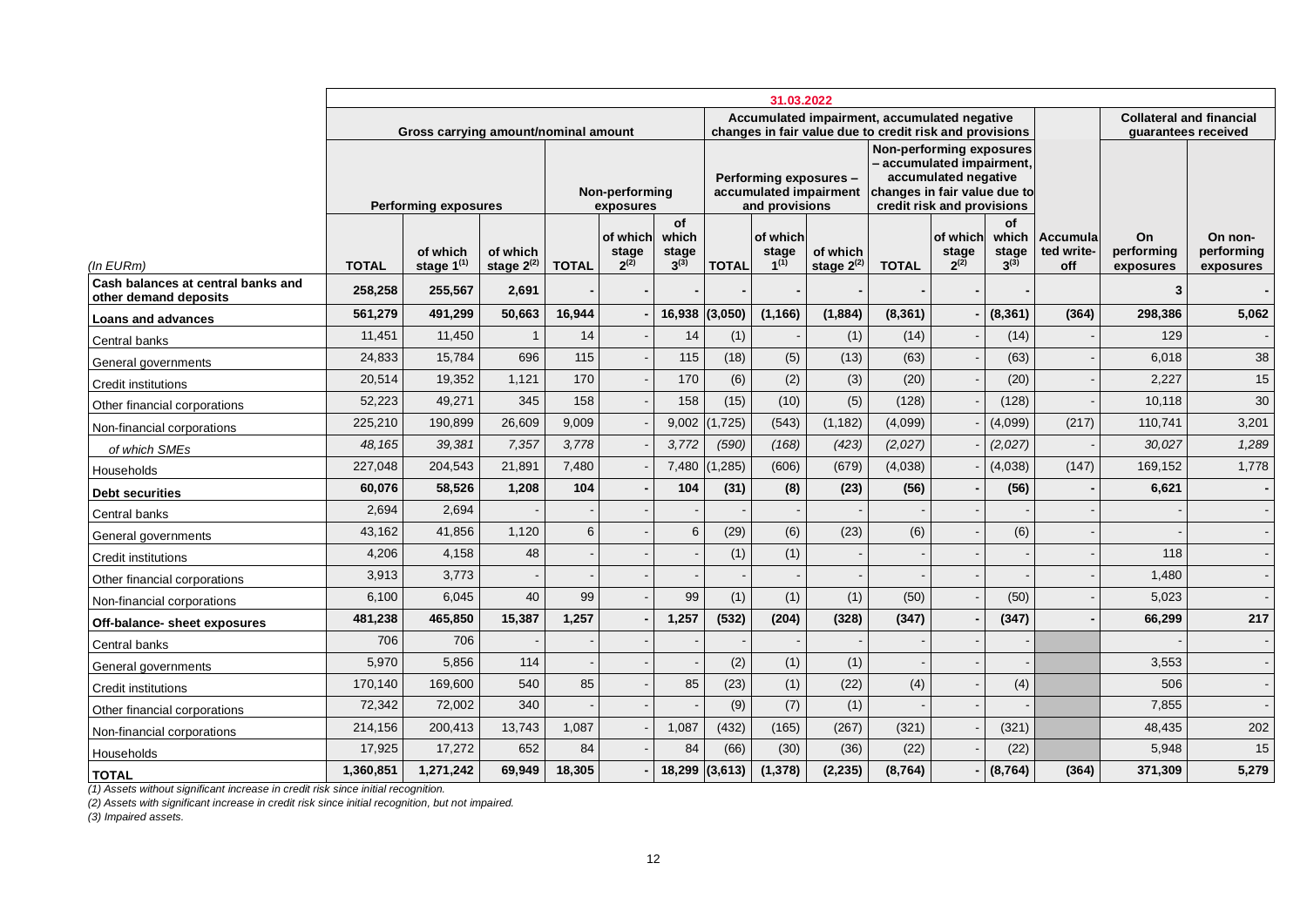### <span id="page-12-0"></span>**4.2 ADDITIONAL QUANTITATIVE INFORMATION ON CREDIT RISK**

#### **TABLE 9: RWA FLOW STATEMENT OF CREDIT RISK EXPOSURES UNDER THE IRB APPROACH (CR8)**

| $(ln$ EURm $)$                                                  | Risk-weighted assets (RWA) |
|-----------------------------------------------------------------|----------------------------|
| RWA as at the end of the previous reporting period (31.12.2021) | 173,747                    |
| Asset size $(+/-)$                                              | (826)                      |
| Asset quality $(+/-)$                                           | 2,446                      |
| Model updates $(+/-)$                                           | 5,838                      |
| Methodology and policy $(+/-)$                                  |                            |
| Acquisitions and disposals $(+/-)$                              | 643                        |
| Foreign exchange movements $(+/-)$                              | 758                        |
| Other $(+/-)$                                                   |                            |
| RWA as at the end of the reporting period (31.03.2022)          | 182,606                    |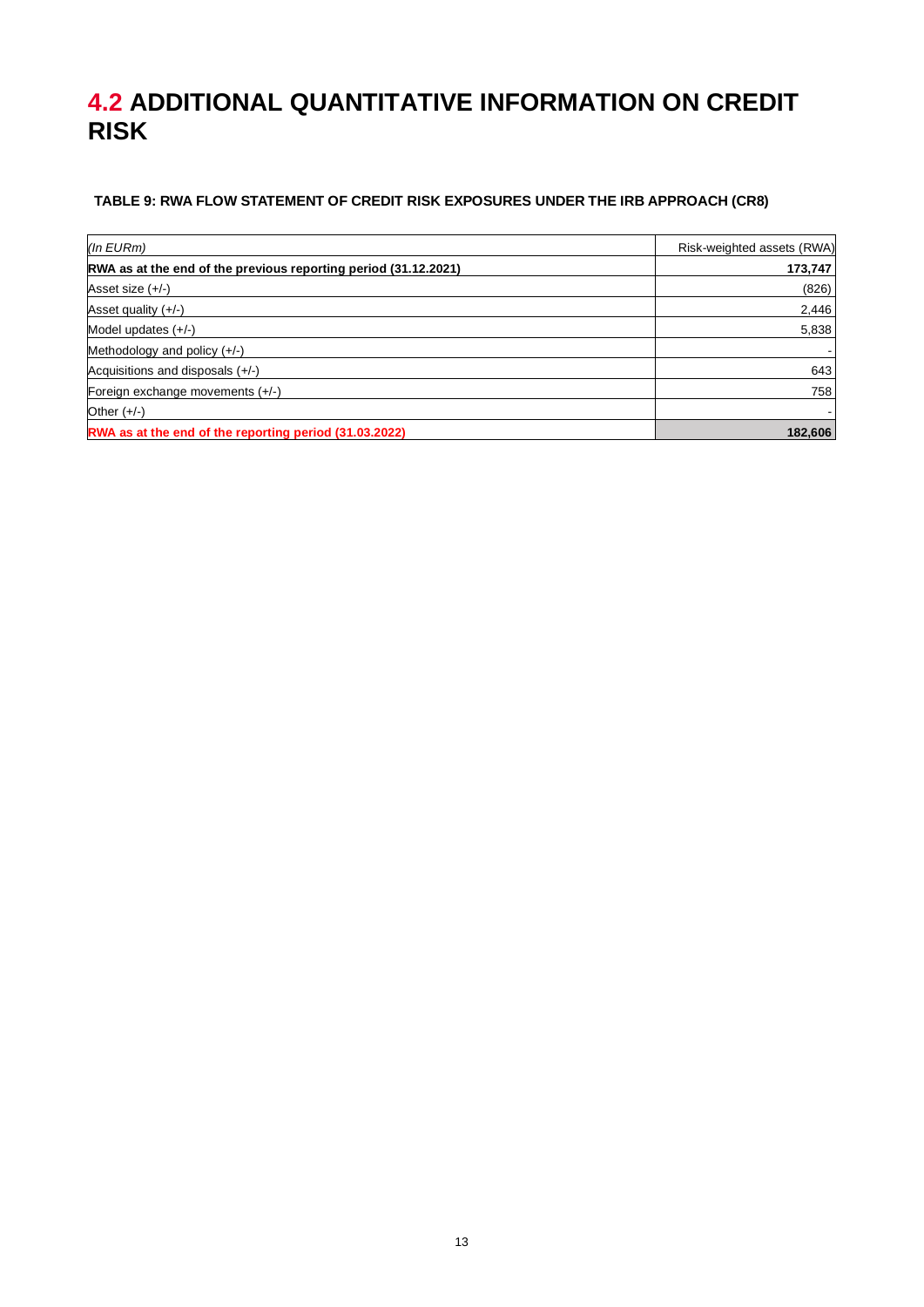## <span id="page-13-0"></span>**5 COUNTERPARTY CREDIT RISK**

### <span id="page-13-1"></span>**5.1 QUANTITATIVE INFORMATION**

**TABLE 10: RWA FLOW STATEMENT OF COUNTERPARTY CREDIT RISK EXPOSURES UNDER THE IMM (CCR7)**

| $(ln$ EURm $)$                                          | Risk-weighted assets (RWA) |
|---------------------------------------------------------|----------------------------|
| RWA as at end of previous reporting period (31.12.2021) | 13,203                     |
| Asset size                                              | (118)                      |
| Credit quality of counterparties                        | 42                         |
| Model updates (IMM only)                                |                            |
| Methodology and policy (IMM only)                       |                            |
| Acquisitions and disposals                              |                            |
| Foreign exchange movements                              | 126                        |
| Other                                                   |                            |
| RWA as at end of reporting period (31.03.2022)          | 13,252                     |

The table above displays data without CVA (Credit Valuation Adjustment) which amounts to EUR 2.4 billion in advanced method.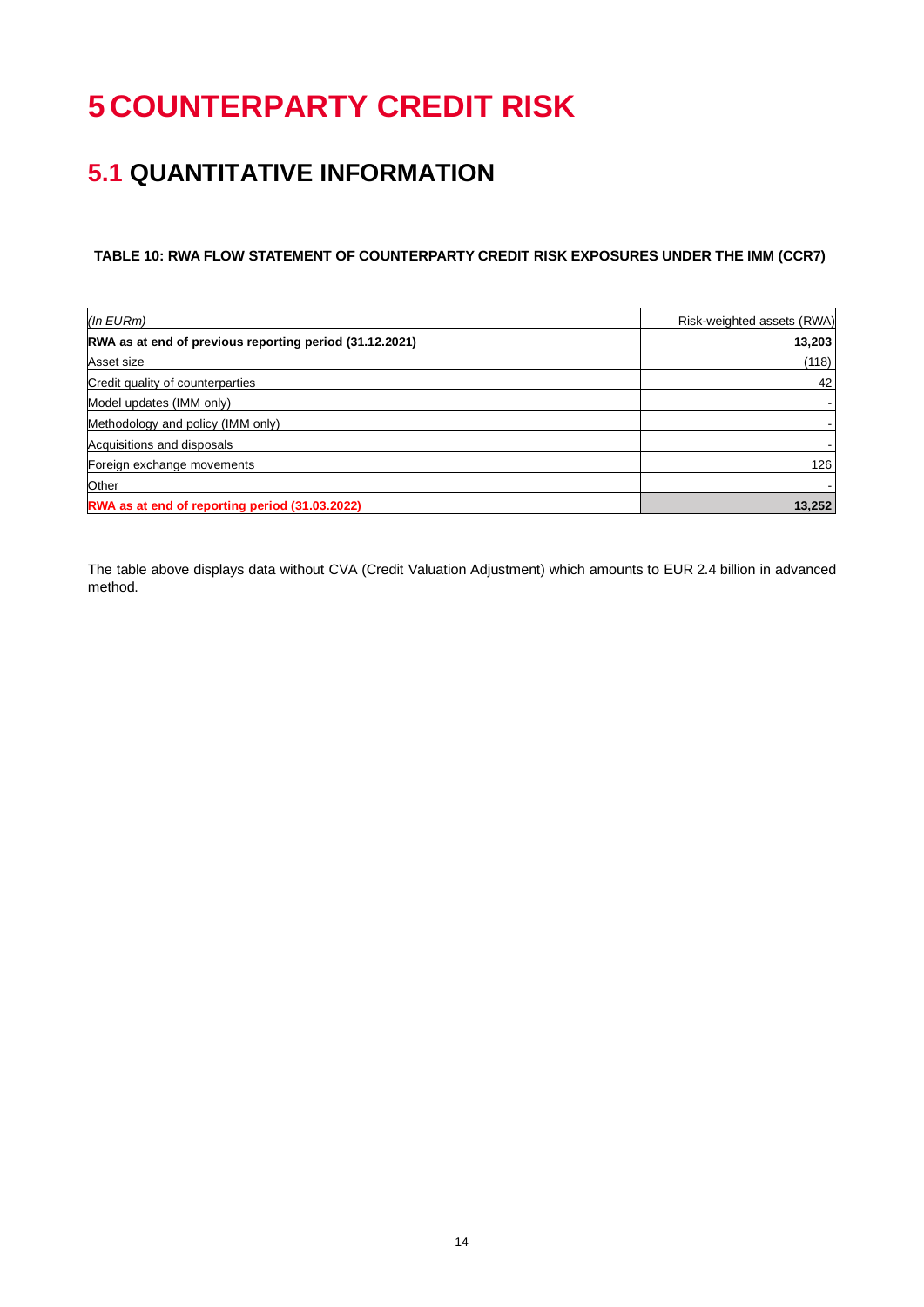## <span id="page-14-0"></span>**6 MARKET RISK**

### <span id="page-14-1"></span>**6.1 CHANGE IN TRADING VAR**

Quarterly average of the 99% Value at Risk (VaR), a composite indicator used for the day-to-day monitoring of the market risk incurred by the bank, on the scope of its trading activities, in EUR million:

#### **Change in trading VaR\* and stressed VaR\*\***



| Stressed VAR** (1 day 99%, In EUR M) | Q1 21 | 0221           | Q3 21 | Q421 | 0122 |
|--------------------------------------|-------|----------------|-------|------|------|
| Minimum                              | 28    | 23             | 23    | 24   | 23   |
| Maximum                              | 43    | 48             | 58    | 64   | 48   |
| Average                              |       | <b>Section</b> | 38    | 39   | 32   |

\* Trading VaR: measurement over one year (i.e. 260 scenarios) of the greatest risk obtained after elimination of 1% of the most unfavourable occurrences

\*\* Stressed VaR: Identical approach to VaR (historical simulation with 1-day shocks and a 99% confidence interval), but over a fixed one-year historical window corresponding to a period of significant financial tension instead of a one-year rolling period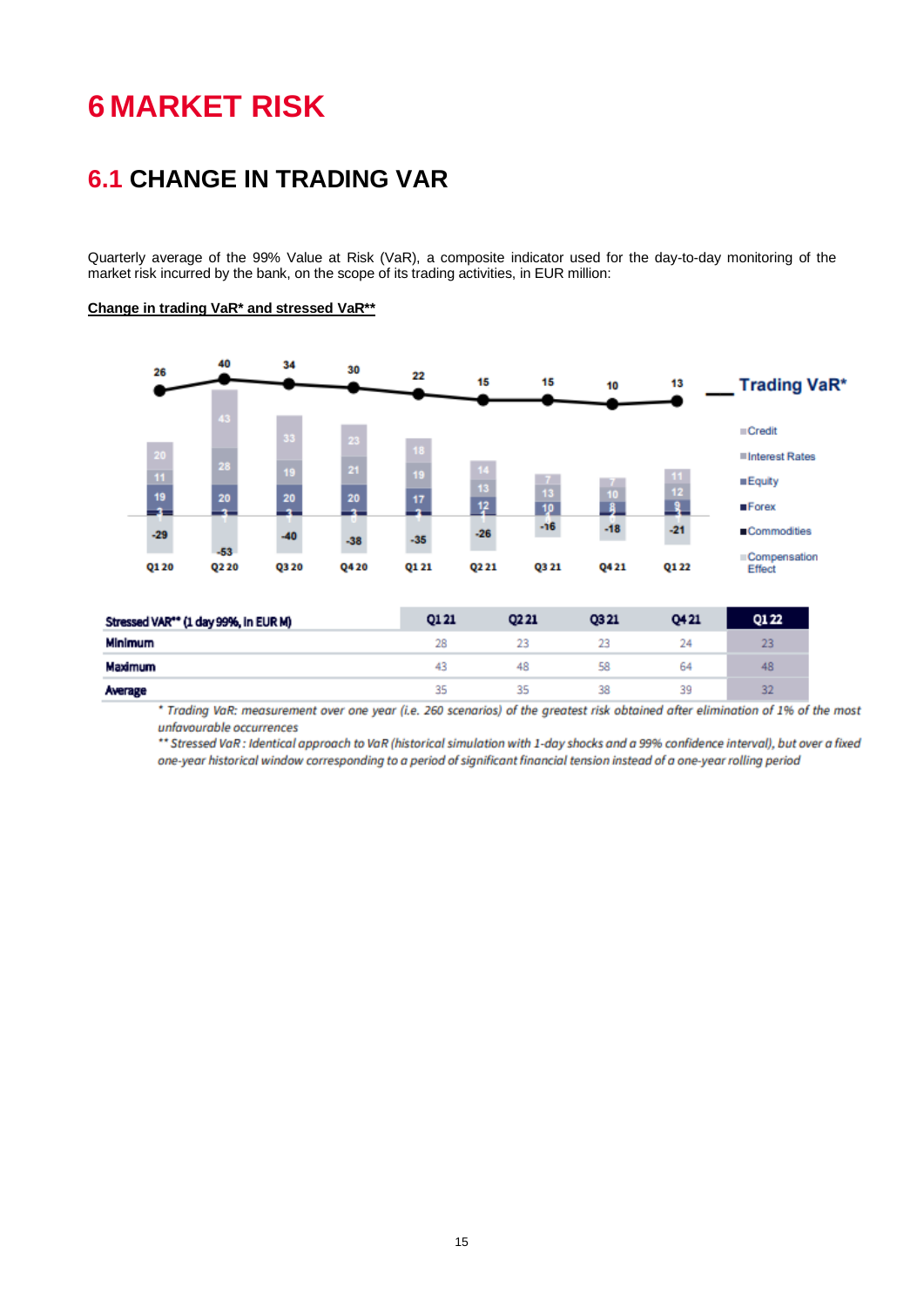### <span id="page-15-0"></span>**6.2 ADDITIONAL QUANTITATIVE INFORMATION ON MARKET RISK**

#### **TABLE 11: RWA FLOW STATEMENT OF MARKET RISK EXPOSURES UNDER THE INTERNAL MODEL APPROACH (MR2-B)**

| (In $E$ URm)                                                | <b>VaR</b> | <b>SVaR</b> | <b>IRC</b> | <b>CRM</b> | Other | Total<br><b>RWA</b> | <b>Total own funds</b><br>requirements |
|-------------------------------------------------------------|------------|-------------|------------|------------|-------|---------------------|----------------------------------------|
| RWA at end of previous reporting period<br>(31.12.2021)     | 1,343      | 7,227       | 840        | 815        |       | 10,225              | 818                                    |
| Regulatory adjustment                                       | (1,054)    | (4, 385)    |            | (312)      |       | (5, 751)            | (460)                                  |
| RWA at the previous quarter-end (end of the day)            | 289        | 2,841       | 840        | 503        |       | 4,473               | 358                                    |
| Movement in risk levels                                     | 405        | (373)       | 117        | 86         |       | 236                 | 19                                     |
| Model updates/changes                                       | 44         | 57          | 20         |            |       | 122                 | 10                                     |
| Methodology and policy                                      |            |             |            |            |       |                     |                                        |
| Acquisitions and disposals                                  |            |             |            |            |       |                     |                                        |
| Foreign exchange movements                                  | (2)        | (4)         |            |            |       | (6)                 | (0)                                    |
| Other                                                       |            |             |            |            |       |                     |                                        |
| RWA at the end of the disclosure period (end of<br>the day) | 736        | 2,522       | 978        | 589        |       | 4,825               | 386                                    |
| Regulatory adjustment                                       | 1,472      | 4,232       | 29         |            |       | 5,734               | 459                                    |
| RWA at end of reporting period (31.03.2022)                 | 2,209      | 6,754       | 1,007      | 589        |       | 10,559              | 845                                    |

Effects are defined as follows:

- Regulatory adjustment: difference between RWA used for the purpose of regulatory RWA calculation on the one hand and RWA of the last day or of the last week of the period on the other hand;
- **■** Movement in risk levels: changes due to position changes;
- Model updates/changes: significant updates to the model to reflect recent experience (*e.g.* recalibration), as well as significant changes in model scope;
- **■** Methodology and policy: methodology changes to the calculations driven by regulatory policy changes;
- Acquisitions and disposals: modifications due to acquisition or disposal of business/product lines or entities;
- **•** Foreign exchange movements: changes arising from foreign currency fluctuations.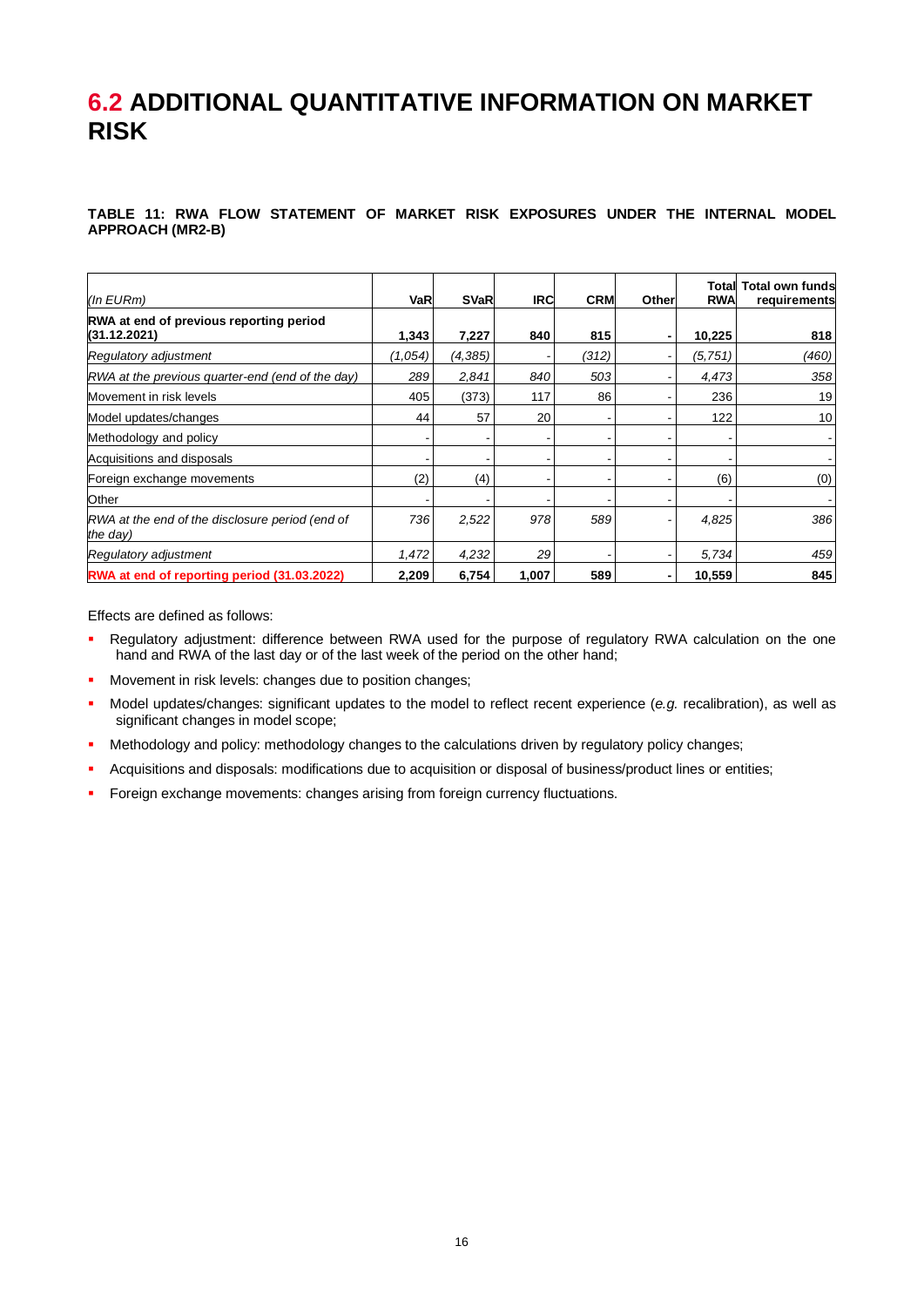## <span id="page-16-0"></span>**7 LIQUIDITY RISK**

### <span id="page-16-1"></span>**7.1 LIQUIDITY RESERVE**

#### **TABLE 12: LIQUIDITY RESERVE**

| (In EURbn)                                                               | 31.03.2022 | 31.12.2021 |
|--------------------------------------------------------------------------|------------|------------|
| Central bank deposits (excluding mandatory reserves)                     | 214        | 168        |
| HQLA securities available and transferable on the market (after haircut) | 51         | 58         |
| Other available central bank-eligible assets (after haircut)             | 10         |            |
| <b>TOTAL</b>                                                             | 275        | 229        |

### <span id="page-16-2"></span>**7.2 REGULATORY RATIOS**

The Group manages its liquidity risk through the LCR, the NSFR and liquidity gaps, under stress and under normal conditions of activity, and accumulated (all currencies combined), and this, by making sure at any time that the liquidity is transferable across the main currencies. The management has been enriched with USD dedicated metrics.

Since the implementation of the European regulatory LCR requirement in October 2015, Societe Generale's LCR has consistently stood at over 100%. The LCR was 140% at end of March 2022 (vs. 129% at end-2021).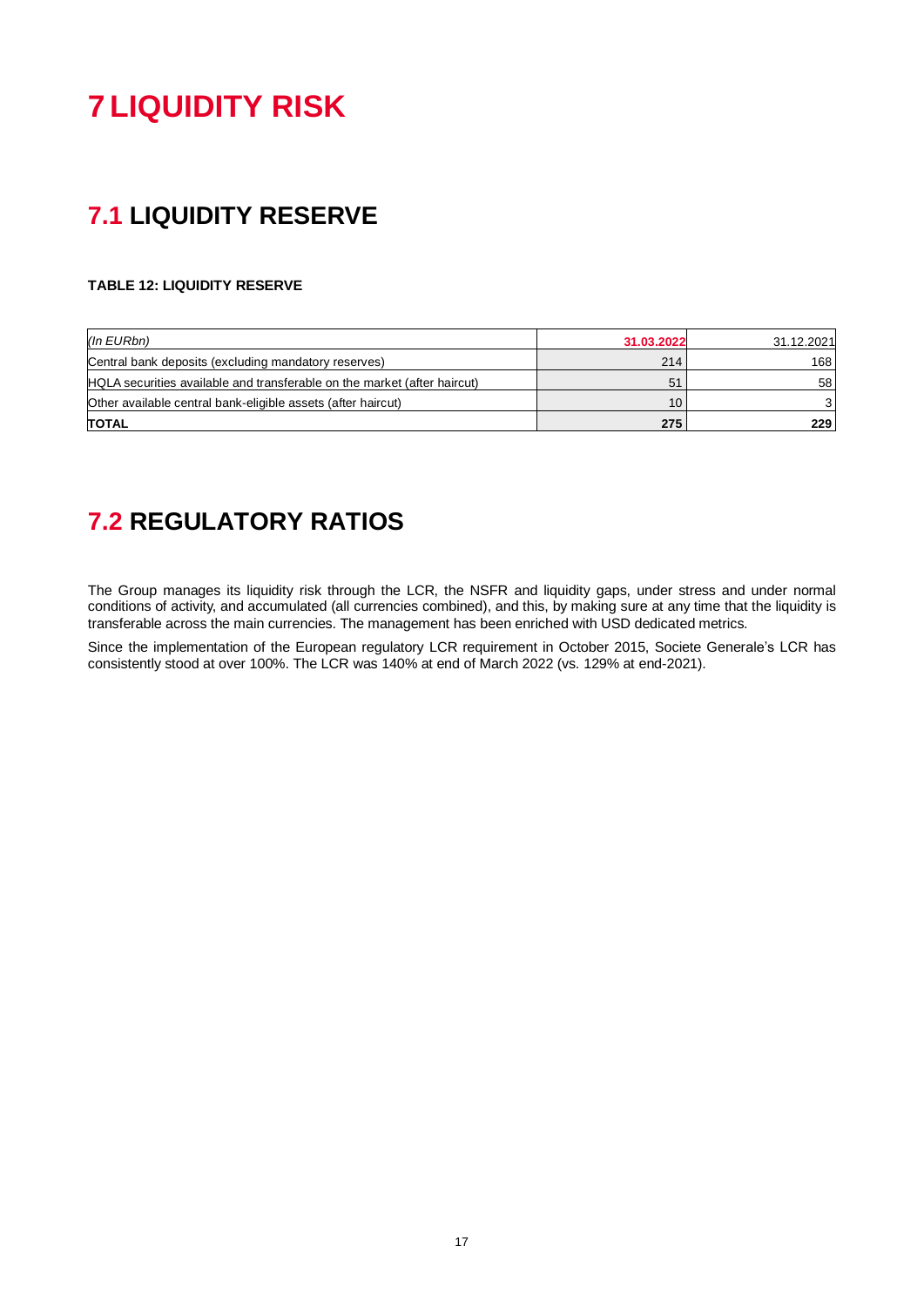#### **TABLE 13: LIQUIDITY COVERAGE RATIO (LIQ1)**

The liquidity coverage ratio is calculated as the simple average of month-end observations over the twelve months preceding the end of each quarter.

| Prudential Group (In EURm)                                                                                                                                                                                                       |                                                                                         |         | Total unweighted value (in average) |         |         |         | Total weighted value (in average) |         |
|----------------------------------------------------------------------------------------------------------------------------------------------------------------------------------------------------------------------------------|-----------------------------------------------------------------------------------------|---------|-------------------------------------|---------|---------|---------|-----------------------------------|---------|
| Quarter ending on                                                                                                                                                                                                                | 31.03.2022 31.12.2021 30.09.2021 30.06.2021 31.03.2022 31.12.2021 30.09.2021 30.06.2021 |         |                                     |         |         |         |                                   |         |
| <b>High-quality liquid assets</b>                                                                                                                                                                                                |                                                                                         |         |                                     |         |         |         |                                   |         |
| Total high-quality liquid assets<br>(HQLA)                                                                                                                                                                                       |                                                                                         |         |                                     |         | 235,333 | 229,464 | 228,704                           | 224,460 |
| Cash - Outflows                                                                                                                                                                                                                  |                                                                                         |         |                                     |         |         |         |                                   |         |
| Retail deposits and deposits from small<br>business customers, of which:                                                                                                                                                         | 225,948                                                                                 | 223,282 | 220,773                             | 218,159 | 18,105  | 17,669  | 17,276                            | 16,875  |
| Stable deposits                                                                                                                                                                                                                  | 120,126                                                                                 | 121,021 | 121,548                             | 121,919 | 6,006   | 6.051   | 6,077                             | 6.096   |
| Less stable deposits                                                                                                                                                                                                             | 100,552                                                                                 | 96,373  | 92,712                              | 88,978  | 12,083  | 11,604  | 11,185                            | 10,764  |
| Unsecured wholesale funding                                                                                                                                                                                                      | 292,765                                                                                 | 279,852 | 272,195                             | 264,759 | 158,345 | 151,095 | 147,592                           | 142,847 |
| Operational deposits (all<br>counterparties) and deposits in<br>networks of cooperative banks                                                                                                                                    | 70,349                                                                                  | 66,849  | 63,013                              | 60, 152 | 17,111  | 16,249  | 15,303                            | 14,599  |
| Non-operational deposits (all<br>counterparties)                                                                                                                                                                                 | 206,058                                                                                 | 195,838 | 189,898                             | 185,605 | 124,876 | 117,680 | 113,006                           | 109,246 |
| Unsecured debt                                                                                                                                                                                                                   | 16,358                                                                                  | 17,165  | 19,284                              | 19,002  | 16,358  | 17,165  | 19,284                            | 19,002  |
| Secured wholesale funding                                                                                                                                                                                                        |                                                                                         |         |                                     |         | 104,645 | 100,549 | 92,263                            | 84,329  |
| Additional requirements                                                                                                                                                                                                          | 191,339                                                                                 | 185,554 | 181,881                             | 179,052 | 64,006  | 62,211  | 60,701                            | 60,001  |
| Outflows related to derivative<br>exposures and other collateral                                                                                                                                                                 |                                                                                         |         |                                     |         |         |         |                                   |         |
| requirements                                                                                                                                                                                                                     | 32,887                                                                                  | 32,319  | 32,560                              | 33,555  | 31,052  | 30,735  | 31,097                            | 32,062  |
| Outflows related to loss of funding on<br>debt products                                                                                                                                                                          | 10,000                                                                                  | 9,116   | 7,747                               | 6,749   | 10,000  | 9,116   | 7,747                             | 6,749   |
| Credit and liquidity facilities                                                                                                                                                                                                  | 148,452                                                                                 | 144,119 | 141,574                             | 138,748 | 22,954  | 22,360  | 21,858                            | 21,190  |
| Other contractual funding obligations                                                                                                                                                                                            | 63,496                                                                                  | 62,574  | 61,787                              | 60,547  | 63,496  | 62,574  | 61,787                            | 60,547  |
| Other contingent funding obligations                                                                                                                                                                                             | 56,879                                                                                  | 53,855  | 50,854                              | 48,668  | 992     | 963     | 1,075                             | 1,263   |
| <b>TOTAL CASH OUTFLOWS</b>                                                                                                                                                                                                       |                                                                                         |         |                                     |         | 409,590 | 395,060 | 380,694                           | 365,861 |
| Cash - inflows                                                                                                                                                                                                                   |                                                                                         |         |                                     |         |         |         |                                   |         |
| Secured lending (eg reverse repos)                                                                                                                                                                                               | 295,777                                                                                 | 282,077 | 278,706                             | 271,463 | 92,410  | 89,005  | 85,626                            | 84,391  |
| Inflows from fully performing exposures                                                                                                                                                                                          | 48,046                                                                                  | 45,567  | 42,604                              | 40,431  | 40,651  | 38,451  | 35,710                            | 33,693  |
| Other cash inflows                                                                                                                                                                                                               | 105,281                                                                                 | 101,286 | 99,122                              | 99,976  | 102,097 | 98,693  | 96,921                            | 97,793  |
| (Difference between total weighted<br>inflows and total weighted outflows<br>arising from transactions in third<br>countries where there are transfer<br>restrictions or which are denominated in<br>non-convertible currencies) |                                                                                         |         |                                     |         |         |         |                                   |         |
| (Excess inflows from a related<br>specialised credit institution)                                                                                                                                                                |                                                                                         |         |                                     |         |         |         |                                   |         |
| <b>TOTAL CASH INFLOWS</b>                                                                                                                                                                                                        | 449,105                                                                                 | 428,930 | 420,432                             | 411,870 | 235,158 | 226,148 | 218,257                           | 215,876 |
| Fully exempt Inflows                                                                                                                                                                                                             |                                                                                         |         |                                     |         |         |         |                                   |         |
| Inflows subject to 90% cap                                                                                                                                                                                                       |                                                                                         |         |                                     |         |         |         |                                   |         |
| Inflows subject to 75% cap                                                                                                                                                                                                       | 346,275                                                                                 | 331,124 | 331,622                             | 331,324 | 235,158 | 226,148 | 218,257                           | 215,876 |
| <b>TOTAL ADJUSTED VALUE</b>                                                                                                                                                                                                      |                                                                                         |         |                                     |         |         |         |                                   |         |
| <b>LIQUIDITY BUFFER</b>                                                                                                                                                                                                          |                                                                                         |         |                                     |         | 234,974 | 229,105 | 228,527                           | 224,304 |
| <b>TOTAL NET CASH OUTFLOWS</b>                                                                                                                                                                                                   |                                                                                         |         |                                     |         | 174,432 | 168,912 | 162,438                           | 149,984 |
| LIQUIDITY COVERAGE RATIO (%)                                                                                                                                                                                                     |                                                                                         |         |                                     |         | 134.72% | 135.78% | 141.15%                           | 151.41% |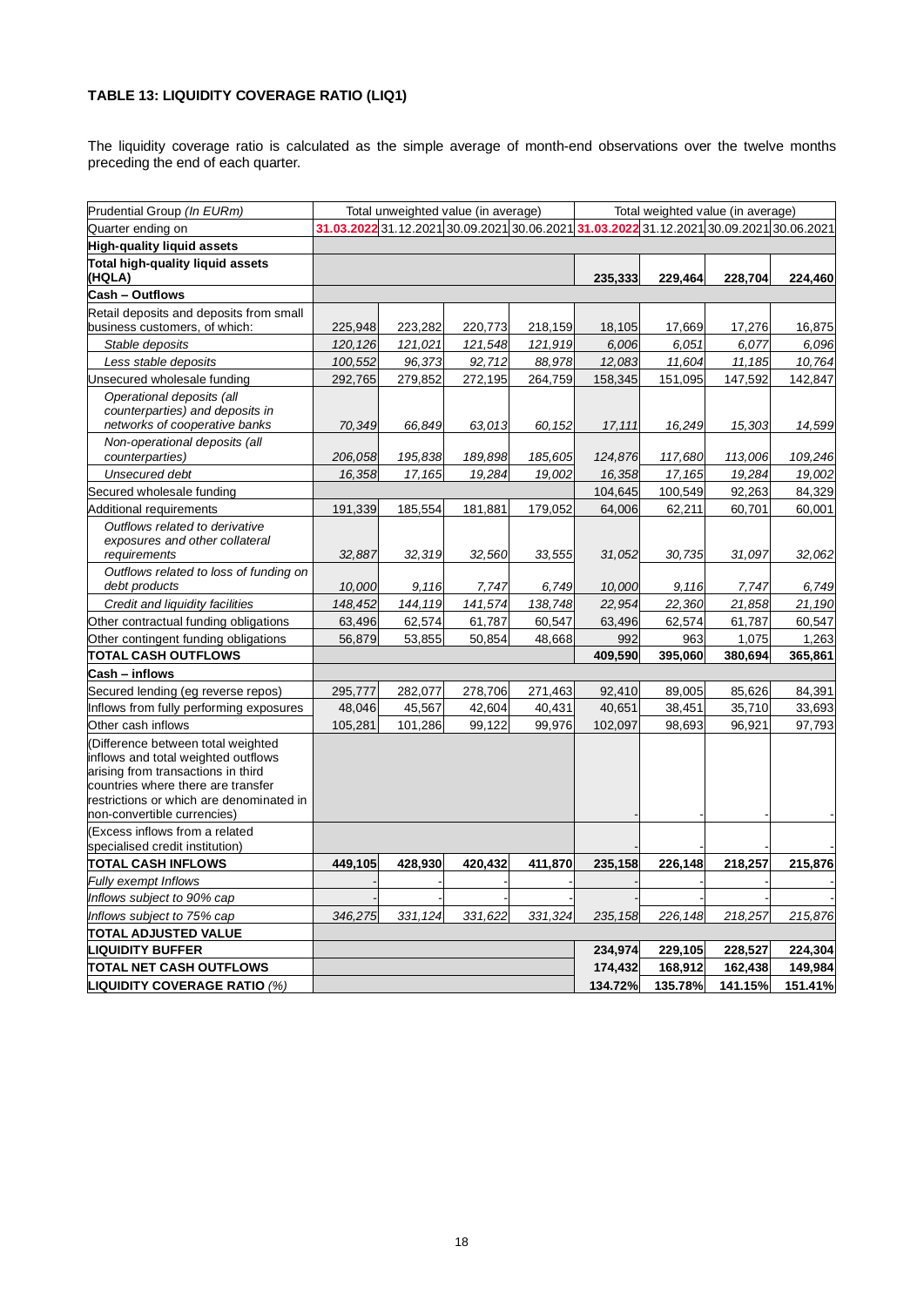As at 31 March 2022, the average of Societe Generale's LCR stood at 135% (arithmetic average of the 12 LCR monthly values from April 2021 to March 2022, in accordance with the prudential disclosure requirement emanating from Regulation (EU) No 2019/876).

Reported LCR was 140% as at 31 March 2022, or EUR 76 billion of liquidity surplus over the regulatory requirement of 100%. This compares to 129%, or EUR 51 billion of liquidity surplus, as at 31 December 2021. The LCR numerator was EUR 266 billion as at 31 March 2022, increasing by EUR 40 billion compared with 31 December 2021, resulting from lower liquidity usage in capital market activities and increased cash raising in money markets. The net cash outflows increased by EUR 15 billion over the same period, in relation with high cash raising in money markets.

As at 31 March 2022, the numerator of the LCR included EUR 214 billion of withdrawable central bank reserves (81%) and EUR 43 billion of Level 1 high-quality securities (16%), as well as 3% of Level 2 or assimilated. The LCR numerator, which amounted to EUR 226 billion as at 31 December 2021, contained withdrawable central bank reserves and Level 1 high-quality securities representing 95% of the buffer.

The euro accounted for 58% of Societe Generale's total high-quality liquid assets as at 31 March 2022. The US dollar and the Japanese Yen accounted each for more than 5% of liquid assets, with a weight of 20% and 8%, respectively. The liquidity profile of the Group in US dollars is framed by a set of thresholds and metrics, including indicators of liquidity excess under stress, in US dollars.

Societe Generale ensures it does not overly rely on any given individual counterparty or segment by setting and monitoring concentration risk metrics on secured and unsecured markets. For instance, unsecured short-term funding is subject to thresholds by counterparty type (Corporates, Central banks, Public sector, Asset managers, etc). Secured funding is framed to ensure that the drying up of liquidity in any segment of the repo market (counterparty segments, underlying collateral segments, currencies) would not materially impair the refinancing of inventories in capital markets. In addition to this, the Group's long-term funding is structurally diversified. The plain vanilla funding programme is split into various currencies, instruments and geographies and seeks to continuously expand the investor base. Structured issuances are highly granular (multiple distributing networks) and provide a diversification in terms of nature of investors.

Societe Generale impacts its LCR computation to factor in collateral needs for covered bonds issuance vehicles and other vehicles used in capital markets activities, in case of a 3-notch downgrade of Societe Generale's credit rating. Societe Generale also impacts its LCR computation to factor in a potential adverse market shock based on a 24-month historical look-back approach.

Intraday funding requirements give rise to dedicated reserves which are taken into account when computing liquidity stress tests based on internal models, which ground the control of the Societe Generale Group survival horizon under stress.

## <span id="page-18-0"></span>**8 REMUNERATIONS**

The 2021 Compensation Policies and Practices Report is available on the website [\(www.societegenerale.com/en/publications-documents,](https://www.societegenerale.com/en/publications-documents) theme "Finance", category "Pillar III and other prudential publications").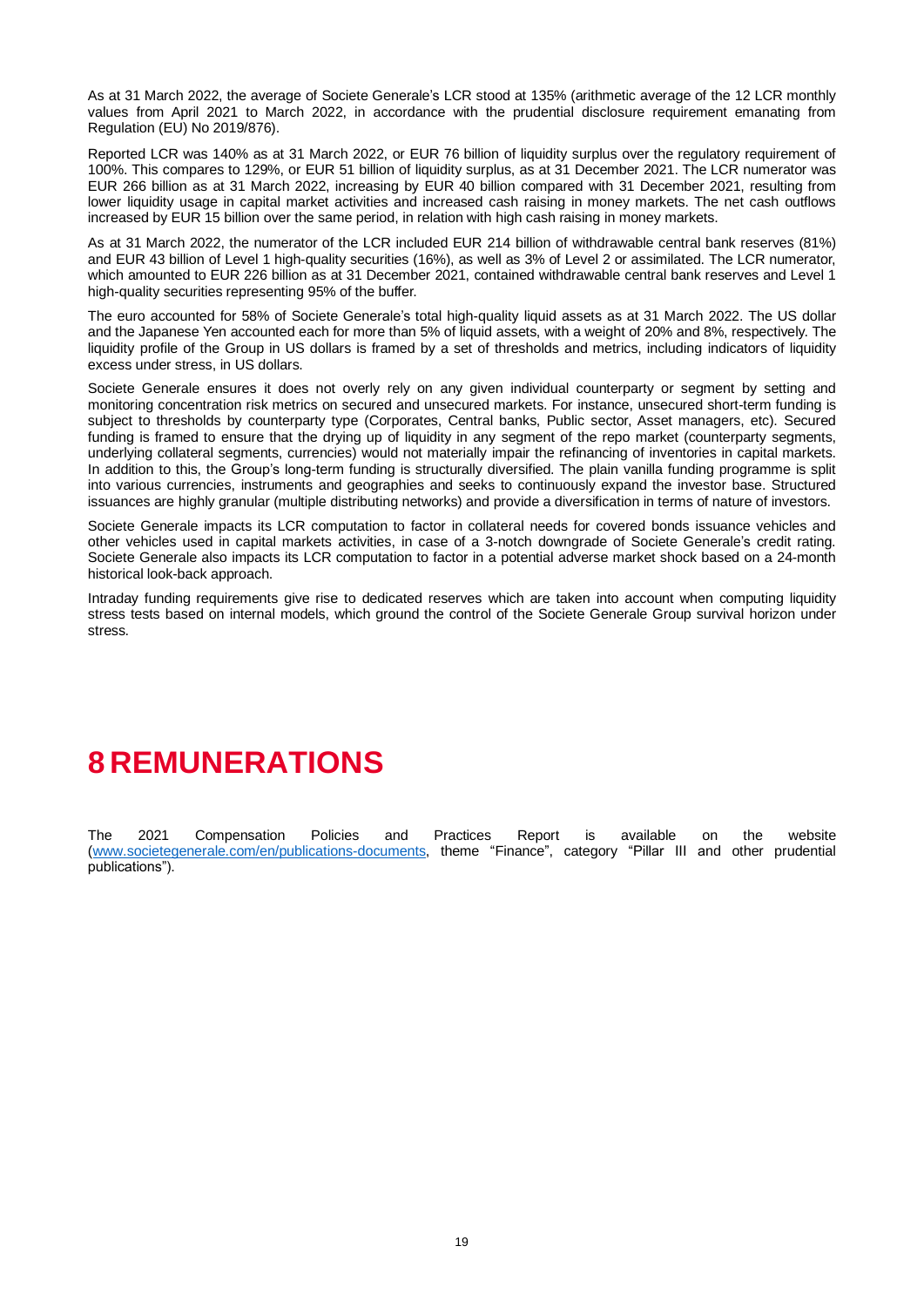## <span id="page-19-0"></span>**9 APPENDICES**

### <span id="page-19-1"></span>**9.1 INDEX OF THE TABLES IN THE RISK REPORT**

|         | Table<br>number      |                                                                                                                                        | Page in                       | Page in                       | <b>EBA</b>       |
|---------|----------------------|----------------------------------------------------------------------------------------------------------------------------------------|-------------------------------|-------------------------------|------------------|
| Chapter | Pillar <sub>3</sub>  | <b>Title</b>                                                                                                                           | Pillar <sub>3</sub><br>report | Pillar <sub>3</sub><br>report | regulatory       |
|         | report<br>31.12.2021 |                                                                                                                                        | 31.12.2021                    | 31.03.2022                    | references       |
| 1       | 1                    | Distribution of RWA by core business and by risk<br>type                                                                               | 5                             |                               |                  |
| 1       | $\overline{2}$       | Provisioning of doubtful loans                                                                                                         | 7                             |                               |                  |
| 1       | 3                    | Cost of risk                                                                                                                           | 7                             |                               |                  |
| 1       | 4                    | Market risk - VaR and SVaR                                                                                                             | 8                             |                               |                  |
| 1       | 5                    | Sensitivity of the Group's value to $a + 10$ bps interest<br>rate variation                                                            | 9                             |                               |                  |
| 1       | 6                    | Key metrics                                                                                                                            | 10                            | 3                             | KM1              |
| 1       | 7                    | TLAC - Key metrics                                                                                                                     | 12                            | 4                             | KM <sub>2</sub>  |
| 3       | 8                    | Financial assets and liabilities and derivatives<br>impacted by the interest rate benchmarks reform                                    | 42                            |                               |                  |
| 5       | 9                    | Difference between accounting scope and<br>prudential reporting scope                                                                  | 56                            |                               |                  |
| 5       | 10                   | Reconciliation of regulatory own funds to balance<br>sheet in the audited financial statements                                         | 57                            |                               | CC2              |
| 5       | 11                   | Entities outside the prudential scope                                                                                                  | 59                            |                               |                  |
| 5       | 12                   | Total amount of debt instruments eligible for Tier 1<br>equity                                                                         | 61                            |                               |                  |
| 5       | 13                   | Changes in debt instruments eligible for solvency<br>capital requirements                                                              | 61                            |                               |                  |
| 5       | 14                   | Breakdown of prudential capital requirement for<br>Societe Generale                                                                    | 62                            |                               |                  |
| 5       | 15                   | Regulatory capital and CRR/CRD4 solvency ratios                                                                                        | 62                            | 6                             |                  |
| 5       | 16                   | CET1 regulatory deductions and adjustments under<br>CRR/CRD4                                                                           | 63                            |                               |                  |
| 5       | 17                   | Overview of risk-weighted assets                                                                                                       | 64                            | 7                             | OV <sub>1</sub>  |
| 5       | 18                   | Risk-weighted assets (RWA) by core business and<br>risk type                                                                           | 65                            | 8                             |                  |
| 5       | 19                   | Main subsidiaries' contributions to the Group's RWA                                                                                    | 65                            |                               |                  |
| 5       | 20                   | Leverage ratio summary and transition from<br>prudential balance sheet to leverage exposure                                            | 67                            | 8                             |                  |
| 5       | 21                   | Financial conglomerates information on own funds<br>and capital adequacy ratio                                                         | 68                            |                               | INS <sub>2</sub> |
| 5       | 22                   | Comparison of own funds and capital and leverage<br>ratios with and without the application of transitional<br>arrangements for IFRS 9 | 69                            | 10                            | IFRS9-FL         |
| 5       | 23                   | Non-deducted equities in insurance undertakings                                                                                        | 69                            |                               | INS1             |
| 5       | 24                   | Composition of regulatory own funds                                                                                                    | 70                            |                               | CC <sub>1</sub>  |
| 5       | 25                   | TLAC - Composition                                                                                                                     | 73                            |                               | TLAC1            |
| 5       | 26                   | TLAC - Creditor ranking of the resolution entity                                                                                       | 75                            |                               | TLAC3            |
| 5       | 27                   | Summary reconciliation of accounting assets and<br>leverage ratio exposures                                                            | 77                            |                               | LR1-LRSUM        |
| 5       | 28                   | Leverage ratio - Common disclosure                                                                                                     | 78                            |                               | LR2-LRCOM        |
| 5       | 29                   | Leverage ratio - Split-up of on-balance sheet<br>exposures (excluding derivatives, SFTs and<br>exempted exposures)                     | 80                            |                               | LR3-LRSPL        |
| 5       | 30                   | Geographical distribution of credit exposures<br>relevant for the calculation of the countercyclical                                   | 81                            |                               | CCyB1            |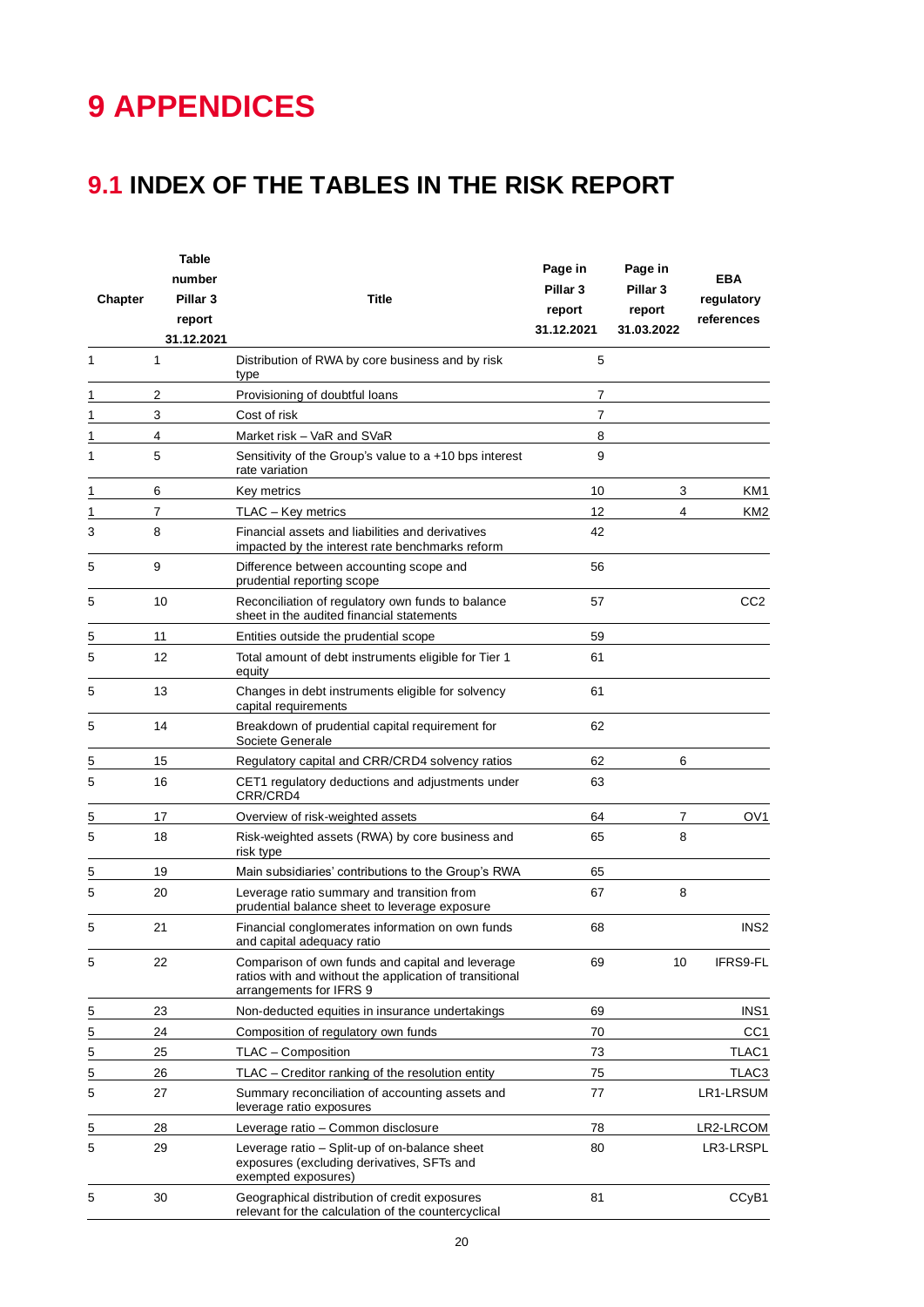|   |    | buffer                                                                                                                                                      |     |                   |
|---|----|-------------------------------------------------------------------------------------------------------------------------------------------------------------|-----|-------------------|
| 5 | 31 | Amount of institution-specific countercyclical capital<br>buffer                                                                                            | 82  | CCyB <sub>2</sub> |
| 5 | 32 | Differences between statutory and prudential<br>consolidated balance sheets and allocation to<br>regulatory risk categories                                 | 83  | LI1               |
| 5 | 33 | Main sources of differences between regulatory<br>exposure amounts and carrying amounts in<br>financial statements                                          | 87  | LI2               |
| 5 | 34 | Prudent valuation adjustments (PVA)                                                                                                                         | 88  | PV1               |
| 6 | 35 | Credit rating agencies used in standardised<br>approach                                                                                                     | 96  |                   |
| 6 | 36 | Scope of the IRB and SA approaches                                                                                                                          | 96  | CR6-A             |
| 6 | 37 | Scopes of application of the IRB and standardised<br>approaches for the Group                                                                               | 97  |                   |
| 6 | 38 | Societe Generale's internal rating scale and<br>indicative corresponding scales of rating agencies                                                          | 98  |                   |
| 6 | 39 | Main characteristics of models and methods -<br>Wholesale clients                                                                                           | 99  |                   |
| 6 | 40 | Main characteristics of models and methods used -<br><b>Retail clients</b>                                                                                  | 101 |                   |
| 6 | 41 | Internal approach - backtesting of PD per exposure<br>class (fixed PD scale) - AIRB                                                                         | 103 | CR9               |
| 6 | 42 | Internal approach - backtesting of PD per exposure<br>class (fixed PD scale) - FIRB                                                                         | 107 | CR9               |
| 6 | 43 | Internal approach - backtesting of PD per exposure<br>class (only for PD estimates according to point (F)<br>of article $180(1)$ CRR) - AIRB                | 109 | CR9.1             |
| 6 | 44 | Internal approach - backtesting of PD per exposure<br>class (only for PD estimates according to point (F)<br>of article $180(1)$ CRR) - FIRB                | 112 | CR9.1             |
| 6 | 45 | Comparison of risk parameters: estimated and<br>actual PD values - Retail clients                                                                           | 114 |                   |
| 6 | 46 | Exposure classes                                                                                                                                            | 116 |                   |
| 6 | 47 | Breakdown of exposures (credit and counterparty<br>credit risks) on top five countries by exposure class<br>(in %)                                          | 121 |                   |
| 6 | 48 | Change in risk-weighted assets (RWA) by approach<br>(credit and counterparty credit risks)                                                                  | 121 |                   |
| 6 | 49 | Performing and non-performing exposures and<br>related provisions <b>contains</b>                                                                           | 124 | 12<br>CR1         |
| 6 | 50 | Changes in the stock of non-performing loans and<br>advances                                                                                                | 126 | CR <sub>2</sub>   |
| 6 | 51 | Credit quality of forborne exposures                                                                                                                        | 126 | CQ1               |
| 6 | 52 | Credit quality of performing and non-performing<br>exposures by past due days                                                                               | 128 | CQ <sub>3</sub>   |
| 6 | 53 | Credit quality of non-performing exposures by<br>geography                                                                                                  | 130 | CQ4               |
| 6 | 54 | Credit quality of loans and advances to non-<br>financial corporations by industry                                                                          | 134 | CQ5               |
| 6 | 55 | Collateral obtained by taking possession and<br>execution processes                                                                                         | 136 | CQ7               |
| 6 | 56 | Maturity of exposures                                                                                                                                       | 137 | CR1-A             |
| 6 | 57 | Credit risk mitigation techniques - Overview                                                                                                                | 137 | CR <sub>3</sub>   |
| 6 | 58 | Information on loans and advances subject to<br>legislative and non-legislative moratoria                                                                   | 138 |                   |
| 6 | 59 | Breakdown of loans and advances subject to<br>legislative and non-legislative moratoria by residual<br>maturity of the moratoria                            | 140 |                   |
| 6 | 60 | Information on newly originated loans and advances<br>provided under newly applicable public guarantee<br>schemes introduced in response to Covid-19 crisis | 142 |                   |
| 6 | 61 | Credit risk exposure, EAD and RWA by exposure<br>class and approach                                                                                         | 144 |                   |
| 6 | 62 | Standardised approach - Credit risk exposure and                                                                                                            | 145 | CR4               |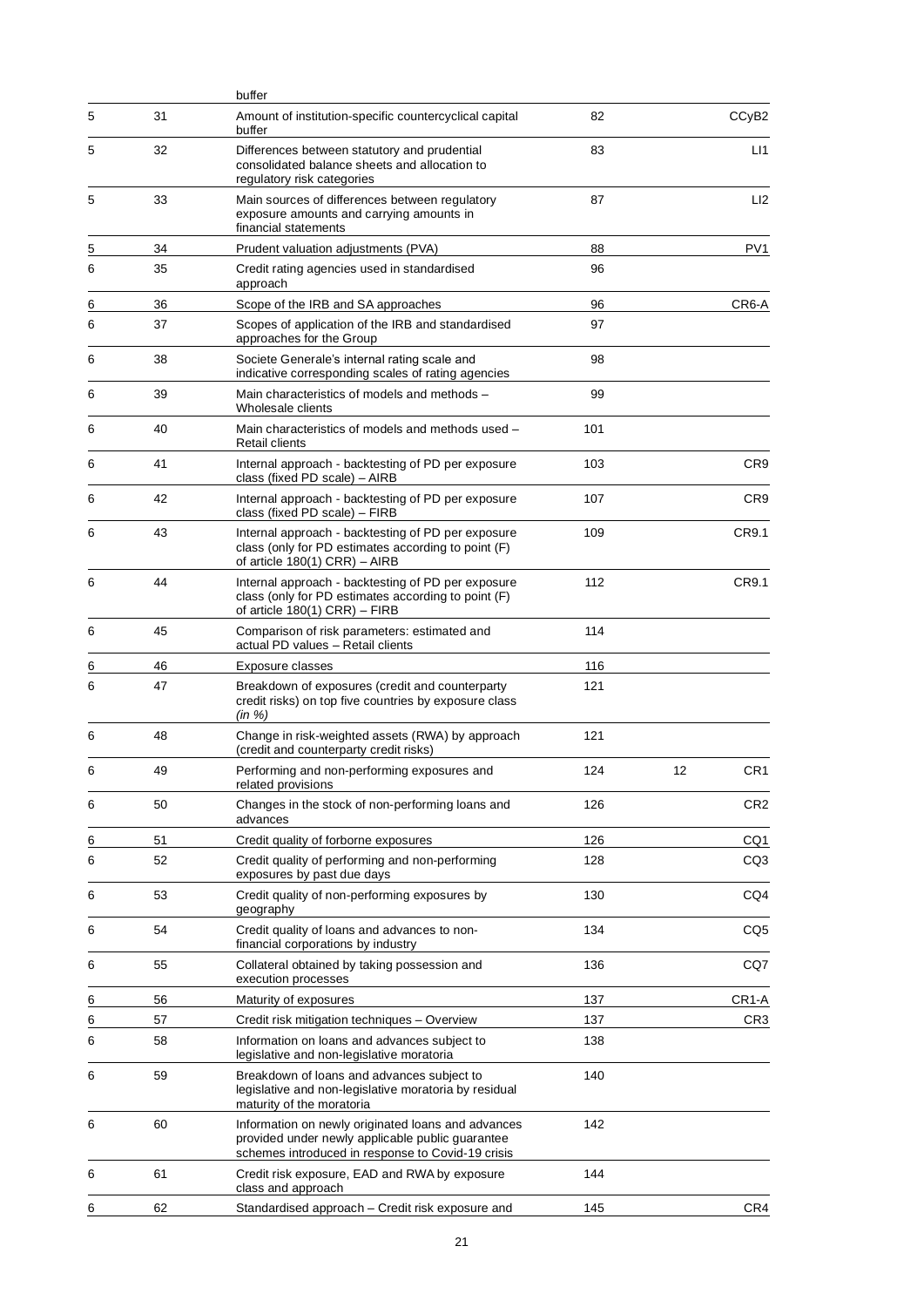|                |    | credit risk mitigation (CRM) effects                                                                                                                   |     |    |                  |
|----------------|----|--------------------------------------------------------------------------------------------------------------------------------------------------------|-----|----|------------------|
| 6              | 63 | Standardised approach – Credit risk exposures by<br>regulatory exposure class and risk weights                                                         | 147 |    | CR <sub>5</sub>  |
| 6              | 64 | Internal approach - Credit risk exposures by<br>exposure class and PD range - AIRB                                                                     | 148 |    | CR <sub>6</sub>  |
| 6              | 65 | Internal approach - Credit risk exposures by<br>exposure class and PD range - FIRB                                                                     | 155 |    | CR <sub>6</sub>  |
| 6              | 66 | IRB approach - Effect on RWA of credit derivatives<br>used as CRM techniques                                                                           | 158 |    | CR7              |
| 6              | 67 | Internal approach - Disclosure of the extent of the<br>use of CRM techniques - AIRB                                                                    | 159 |    | CR7-A            |
| 6              | 68 | Internal approach - Disclosure of the extent of the<br>use of CRM techniques - FIRB                                                                    | 161 |    | CR7-A            |
| 6              | 69 | RWA flow statement of credit risk exposures under<br>the IRB approach                                                                                  | 162 | 13 | CR8              |
| 6              | 70 | Specialised lending exposures - internal approach                                                                                                      | 163 |    | CR10.1-10.4      |
| 6              | 71 | Equity exposures under the simple risk-weighted<br>approach                                                                                            | 164 |    | CR10.5           |
| 7              | 72 | Counterparty credit risk exposure, EAD and RWA<br>by exposure class and approach                                                                       | 171 |    |                  |
| 7              | 73 | Analysis of counterparty credit risk exposure by<br>approach                                                                                           | 172 |    | CCR1             |
| 7              | 74 | Exposures to central counterparties                                                                                                                    | 173 |    | CCR8             |
| $\overline{7}$ | 75 | Composition of collateral for counterparty credit risk<br>exposures                                                                                    | 174 |    | CCR <sub>5</sub> |
| $\overline{7}$ | 76 | Transactions subject to own funds requirements for<br>CVA risk                                                                                         | 174 |    | CCR <sub>2</sub> |
| 7              | 77 | Internal approach - Counterparty credit risk<br>exposures by exposure class and PD scale                                                               | 175 |    | CCR4             |
| 7              | 78 | Standardised approach - Counterparty credit risk<br>exposures by regulatory exposure class and risk<br>weights                                         | 177 |    | CCR3             |
| 7              | 79 | Credit derivatives exposures                                                                                                                           | 179 |    | CCR6             |
| 7              | 80 | RWA flow statement of counterparty credit risk<br>exposures under the IMM                                                                              | 179 | 14 | CCR7             |
| 8              | 81 | Securitisation exposures in the non-trading book                                                                                                       | 187 |    | SEC1             |
| 8              | 82 | Securitisation exposures in the trading book                                                                                                           | 189 |    | SEC <sub>2</sub> |
| 8              | 83 | Exposures securitised by the institution -<br>Exposures in default and specific credit risk<br>adjustments                                             | 191 |    | SEC5             |
| 8              | 84 | Credit rating agencies used in securitisations by<br>type of underlying assets                                                                         | 192 |    |                  |
| 8              | 85 | Securitisation exposures in the non-trading book<br>and associated regulatory capital requirements -<br>institution acting as originator or as sponsor | 193 |    | SEC <sub>3</sub> |
| 8              | 86 | Securitisation exposures in the non-trading book<br>and associated regulatory capital requirements -<br>institution acting as investor                 | 195 |    | SEC4             |
| 9              | 87 | Regulatory ten-day 99% VaR and one-day 99%<br>VaR                                                                                                      | 206 |    |                  |
| 9              | 88 | Regulatory ten-day 99% SVaR and one-day 99%<br>SVaR                                                                                                    | 207 |    |                  |
| 9              | 89 | IRC (99.9%) and CRM (99.9%)                                                                                                                            | 209 |    |                  |
| 9              | 90 | Market risk RWA and capital requirements by risk<br>factor                                                                                             | 210 |    |                  |
| 9              | 91 | Market risk capital requirements and RWA by type<br>of risk                                                                                            | 211 |    |                  |
| 9              | 92 | Market risk under the standardised approach                                                                                                            | 213 |    | MR1              |
| 9              | 93 | Market risk under the internal model approach                                                                                                          | 213 |    | MR2-A            |
| 9              | 94 | Internal model approach values for trading portfolios                                                                                                  | 214 |    | MR3              |
| 9              | 95 | RWA flow statement of market risk exposures under<br>the internal model approach                                                                       | 214 | 16 | MR2-B            |
| 10             | 96 | Operational risk own fund requirements and risk-<br>weighted assets                                                                                    | 223 |    | OR1              |